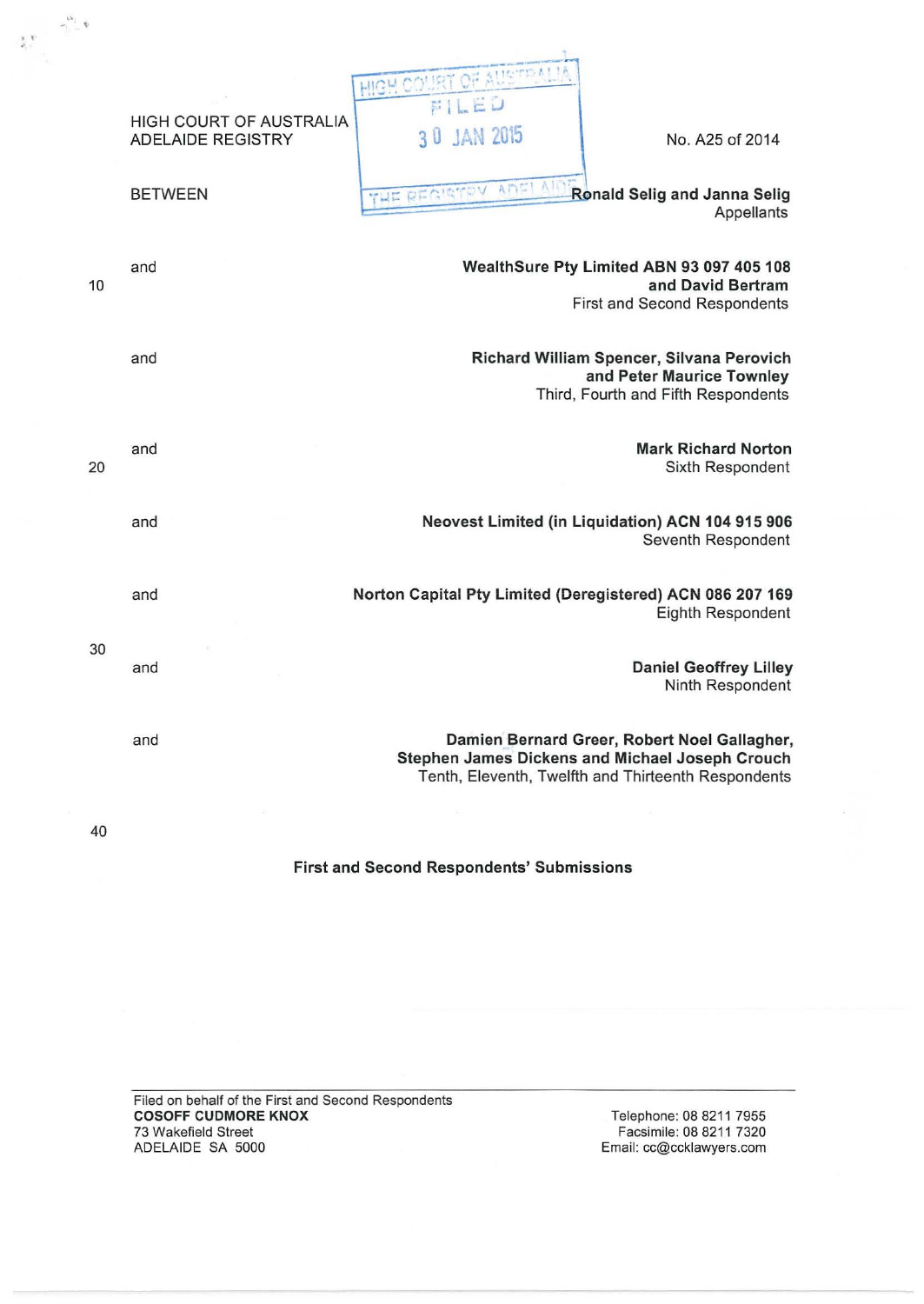### **Part 1: Suitability for publication**

1. The first and second respondents **(the respondents)** certify that these submissions are in a form suitable for publication on the internet.

## **Part II: Issues on appeal**

- 2. The correct interpretation and operation of Division 2A of Part 7.10 of the Corporations Act 2001 (Cth) **(Corporations Act)** and, in particular, the meaning of an "apportionable claim" and a "single apportionable claim" in s 1041L.
- 

" x

3. Whether a "single apportionable claim" (involving a concurrent wrongdoer) is confined to 10 a claim or claims made exclusively by reference to s 1041H or whether it is capable of embracing such a claim grounded on any cause or right of action provided it is for the same economic loss or property damage as that claimed against another defendant.

4. Whether or not the appeal is moot. The respondents file these submissions without prejudice to their preliminary contention that the appeal should be dismissed as moot, in accordance with the Summons filed by the respondents on 23 December 2014. That contention is supported by the submissions set out in Appendix A to these submissions.

# **Part Ill: Section 788 Judiciary Act 1903 (Cth) Certificate**

5. The respondents certify that they have considered whether any notice should be given pursuant to s 788 of the Judiciary Act 1903 (Cth) **(Judiciary Act)** and have concluded 20 that no such notice is necessary.

# **Part IV: The respondents' additional facts**

- 6. In March 2005, Neovest Limited **(Neovest),** the seventh defendant at trial, issued a prospectus to obtain finance from investors to lend to the Neolido Group. The Neolido Group comprised Queensland development companies owned directly or indirectly by Mr Spencer and Ms Perovich, who were property developers. In contravention of s 728 of the Corporations Act, the prospectus was misleading and deceptive<sup>1</sup>. The prospectus did not disclose the insolvency of the Neolido Group. In addition, Neovest was in effect a Ponzi scheme; dividends were paid to existing investors not from profits but from the investments of new investors<sup>2</sup>.
- 30 7. The prospectus was issued and signed by the four directors of Neovest: Mr Spencer and Ms Perovich; Mr Townley, who was a partner of the law firm Nicol Robinson Halletts **(NRH);** and Mr Norton, the principal of Norton Capital Pty Limited **(Norton Capital),** a

T J 1737]-1758].

**Trial judgment (TJ) [937].**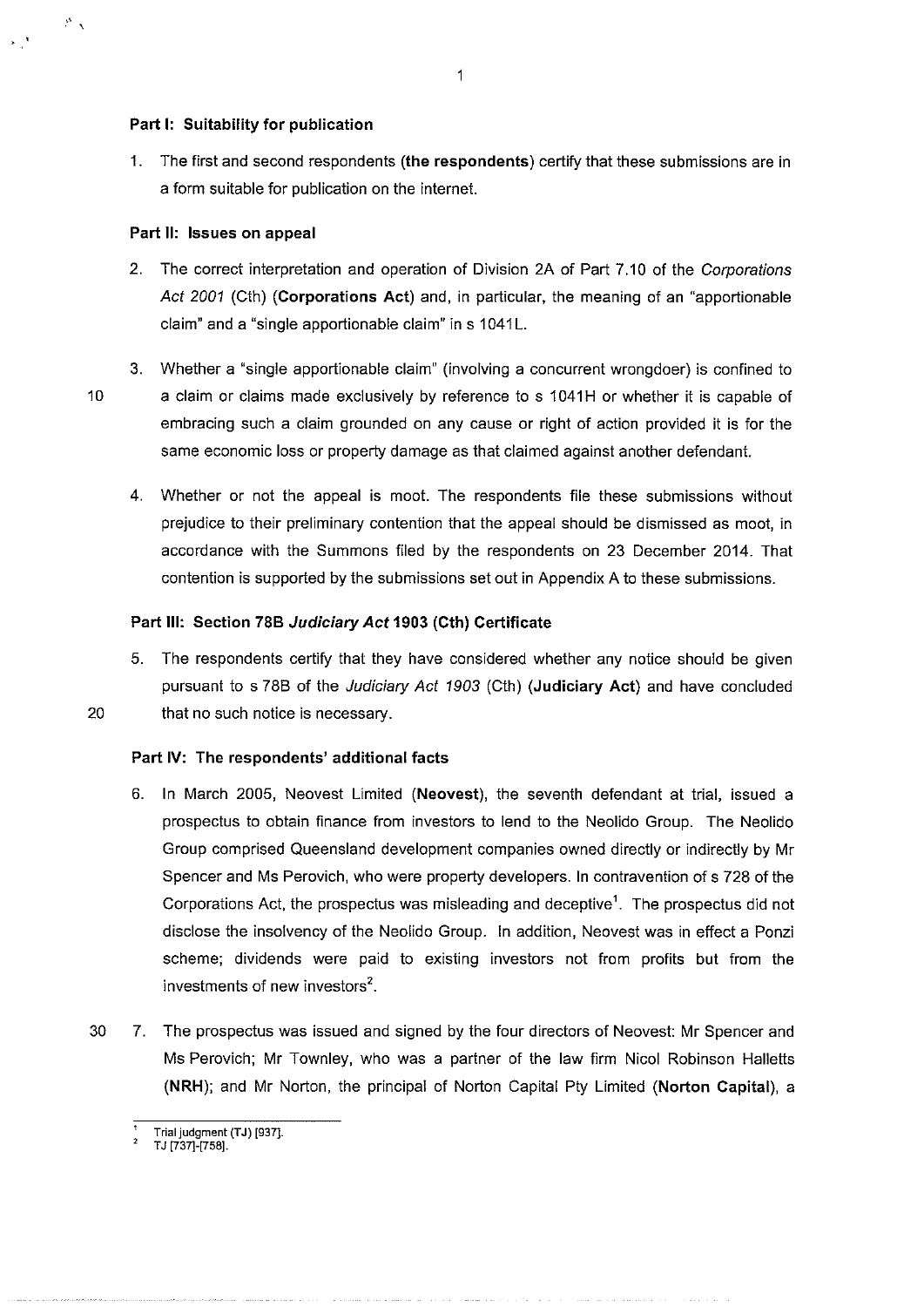financial services business which actively promoted investments in Neovest and derived a commission from the placement of each investment'. Mr Spencer, Ms Perovich, Mr Norton and **Mr** Townley were the third to sixth defendants respectively. Norton Capital was the eighth defendant. The ninth to thirteenth defendants were Mr Townley's partners in NRH. The plaintiffs' claims against the ninth to thirteenth defendants were dismissed<sup>4</sup>.

- 8. Mr Bertram, the second defendant (second respondent to the appeal), was a financial adviser and "authorised representative" of WealthSure, the first defendant (first respondent to the appeal). After a number of meetings and communications with Mr Bertram, including the provision of written advice in November 2004 and April 2005<sup>5</sup>, the 10 Seligs invested \$450,000 in Neovest on 22 April 2005. That investment failed and Neovest eventually went into liquidation<sup>6</sup>.
	- 9. The Seligs commenced proceedings against WealthSure and Mr Bertram in 2010 in which they made a claim to recover loss and damage, being economic loss resulting from the loss of the \$450,000 invested **in** Neovest and consequential loss through their borrowings and property investments<sup>7</sup>. All of the plaintiffs' claims of contraventions, breaches of contract and breaches of duty of care were in respect of the same loss or damage; this was common ground amongst all parties at trial<sup>8</sup>.
- 10. WealthSure and Mr Bertram denied liability to the Seligs but contended, in the alternative, that to the extent they were found liable to the Seligs, each of the third to thirteenth 20 defendants was a "concurrent wrongdoer" within the meaning of s 1041L(3) and the other respondents (the directors and promoters of what was effectively a Ponzi scheme) should bear the bulk of the liability. Each of the additional defendants was joined (as a "concurrent wrongdoer") by WealthSure and Mr Bertram. The Seligs subsequently amended their claim to include all these additional defendants as defendants to the Statement of Claim. On appeal, Wealth Sure and Mr Bertram did not challenge adverse findings against them on the issues of liability but maintained their contention that the liabilities they had incurred were apportionable.
	- 11. The trial judge found<sup>9</sup> that WealthSure and Mr Bertram had (as pleaded by the plaintiffs):
		- 11.1 in providing written advice to the Seligs, made no inquiries to determine the Seligs'

 $\mathcal{P}_{\mathcal{A}}$ 

 $\overline{\mathbf{3}}$ TJ [448], [703], [708].

TJ [993].

TJ 114],116]. T J 1827], 1839].

TJ [2], [3], [30]. [31].

<sup>&#</sup>x27; TJ[1065]. 9 **Findings which the Full Court did not disturb: Full Court judgment (FCJ) [10]-[11] (Mansfield J); [35H37] (Besanko J); [318]**  (White J).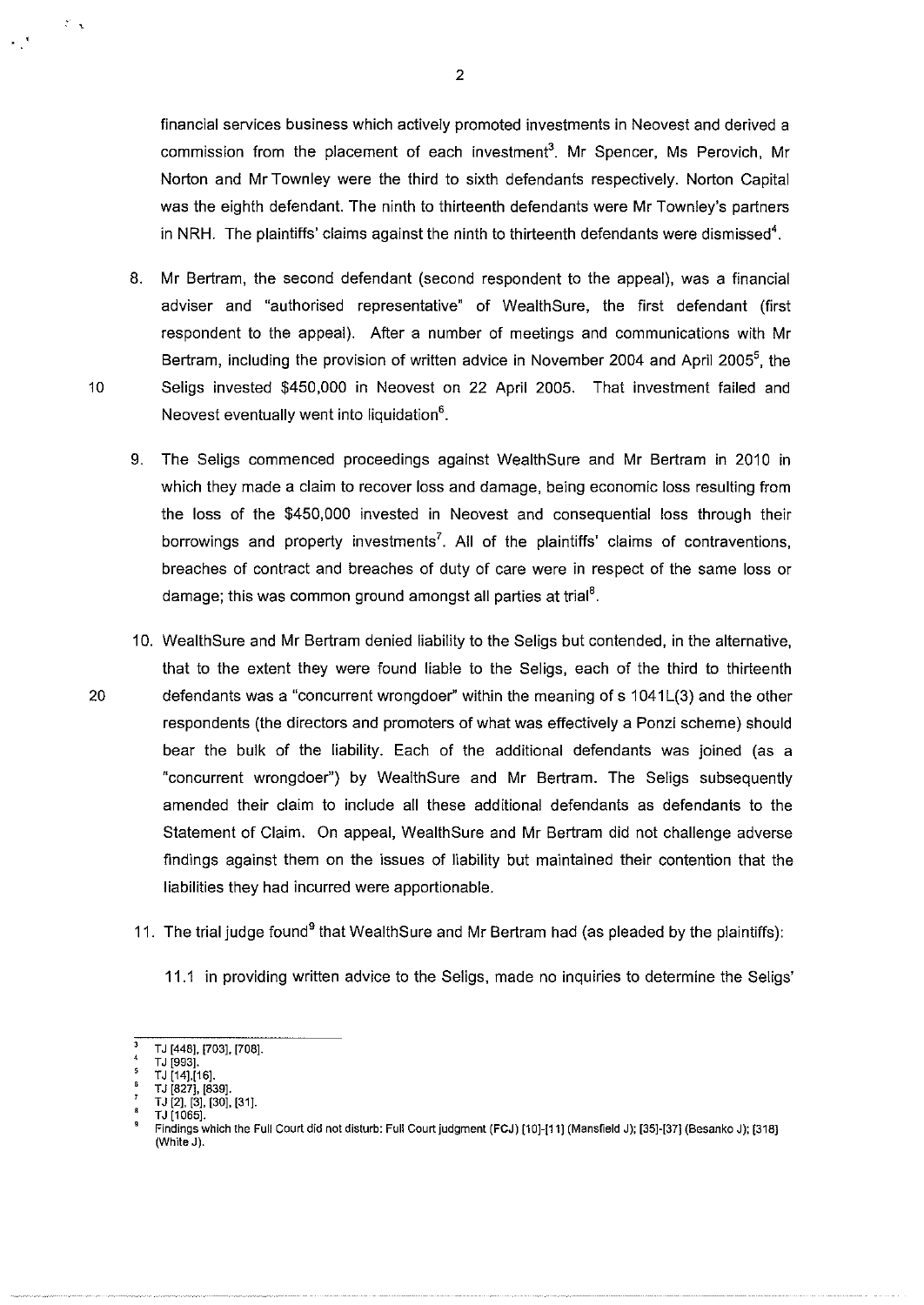personal circumstances in contravention of s 945A of the Corporations Act<sup>10</sup>;

- 11.2 taken no steps to warn the Seligs that the advice given was based on incomplete information in contravention of  $s$  945B of the Corporations Act<sup>11</sup>:
- 11.3 made false or materially misleading statements concerning the Neovest Foundation redeemable preference shares and the reliability of that investment in contravention of s 1041E of the Corporations Act<sup>12</sup>;
- 11.4 engaged in misleading and deceptive conduct in contravention of s 1041H of the Corporations Act and s 12DA of the ASIC Act<sup>13</sup>:
- 11.5 represented, when they had no reasonable grounds to do so, that Neovest would pay a dividend of 20 percent per annum on certain redeemable preference shares, and that those shares could be redeemed after 12 months in contravention of s 12BB of the ASIC Act<sup>14</sup>:
- 11.6 falsely represented the standard, quality and value of the services that they would provide by the provision of a financial services guide, strategy papers and statements of advice to the plaintiffs in contravention of s 12DB of the ASIC Act<sup>15</sup>;
- 11.7 breached the implied warranty in a contract between the Seligs and Mr Bertram and WealthSure<sup>16</sup> that services would be rendered with due care and skill in contravention of s 12ED of the ASIC Act<sup>17</sup>:
- 11.8 breached two express terms and the implied terms of the contract between the Seligs and WealthSure and Mr Bertram in that they<sup>18</sup>:
	- 11.8.1 did not recommend an investment that was suitable for the Seligs<sup>19</sup>;
	- 11.8.2 failed to exercise the care and skill required of an ordinarily competent financial adviser<sup>20</sup>; and
	- 11.8.3 failed to carry out an appropriate inquiry into the financial products<sup>21</sup>;

 $^{18}$  TJ [873], [874], [881].<br> $^{19}$  TJ [873], [874].

10

 $\mathcal{P}_{\mathcal{A}}$ 

<sup>&#</sup>x27;" TJ 1900], 1902], 1903], 1906]; FCJ 111] (Mansfield J}.

<sup>&</sup>quot; TJ [905], [906].

<sup>&</sup>lt;sup>12</sup> TJ [923], [924], [925], [939].<br><sup>13</sup> TJ [913], [926], [932], [959].

<sup>&#</sup>x27;° TJ [913], [926], [932], [959].<br><sup>14</sup> TJ [919], [920]. The analogue of s 12BB (of the ASIC Act) in the Corporations Act is s 769C*.* 

<sup>&</sup>lt;sup>16</sup> TJ [915], [916].<br><sup>16</sup> TJ [350].

 $^{17}$  TJ [867], [917].

<sup>&</sup>quot; TJ [873], [874]. 20 **TJ [876].** 

<sup>&</sup>quot; T J [877], [878], [879].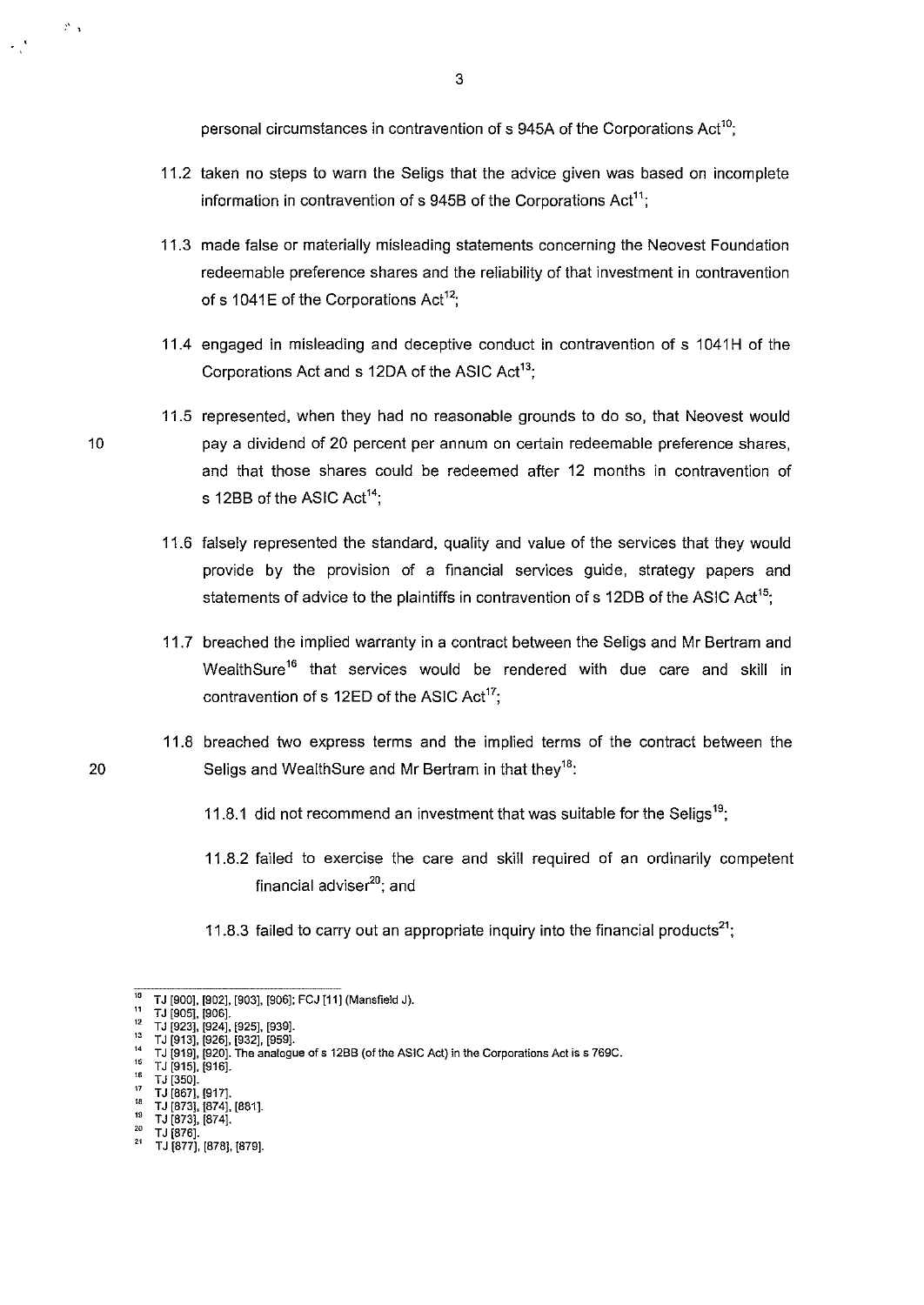- 11.9 breached a duty to take reasonable care in providing financial advice so as to avoid the Seligs suffering loss or damage<sup>22</sup>.
- 12. The trial judge also found<sup>23</sup> that (as pleaded by the plaintiffs):

 $\frac{1}{2}$ 

- 12.1 Mr Spencer, Ms Perovich, Mr Townley, Mr Norton and Neovest had either created or published the Neovest Prospectus which contained "significant" misleading statements in contravention of s 728 of the Corporations  $Act^{24}$ ;
- 12.2 Mr Spencer, Ms Perovich, Mr Townley, Mr Norton, Neovest and Norton Capital had made false or materially misleading statements in contravention of s 1041E of the Corporations Act<sup>25</sup>;
- 10 12.3 Mr Spencer, Ms Perovich, Mr Townley, Mr Norton, Neovest and Norton Capital had engaged in conduct in relation to financial services that was misleading or deceptive in contravention of s 1041H of the Corporations Act and s 12DA of the ASIC Act<sup>26</sup>; and
	- 12.4 Mr Spencer, Ms Perovich, Mr Norton, Neovest and Norton Capital had induced other people to deal in financial products by making or publishing a statement, promise or forecast in the knowledge that, or whilst being reckless as to whether, the statement, promise or forecast was misleading, false or deceptive in contravention of s 1041F of the Corporations  $Act^{27}$ .
- 13. On the basis of those findings, judgment was entered against WealthSure, Mr Bertram 20 and the fifth and sixth defendants, Mr Norton and Mr Townley respectively, in the sum of \$1,760,512, being the full amount of the plaintiffs' Joss (as determined at trial). Leave to enter judgment against Mr Spencer, Ms Perovich, Neovest and Norton Capital for the same amount was not granted because of their respective insolvency or bankruptcy.
	- 14. In finding that judgment should be entered for the full amount of the plaintiffs' Joss, the trial judge found the claim made by the Seligs was not apportionable<sup>28</sup>. Nevertheless, in case the matter went on appeal and it was determined that the claim was apportionable, the trial judge stated that he would have reduced the Seligs' claims by an amount of 15% for contributory negligence and then apportioned the remaining liability as to 60% to WealthSure and Mr Bertram, 25% to Mr Norton and Norton Capital, and 15% to the other

<sup>&</sup>lt;sup>22</sup> TJ [885], [886], [887], [888], [889].<br><sup>23</sup> Findings which the Full Court did not disturb: FCJ [10] (Mansfield); [23], [35], [38] (Besanko J); [319] (White J).

 $^{24}$  TJ [937], [944]; FCJ [214] (White J).

 $^{25}$  TJ [939]; FCJ [214] (White J).

 $^{26}$  TJ [939], [959]; FCJ [214] (White J).<br> $^{27}$  TJ [950].

<sup>&</sup>lt;sup>28</sup> TJ [1101].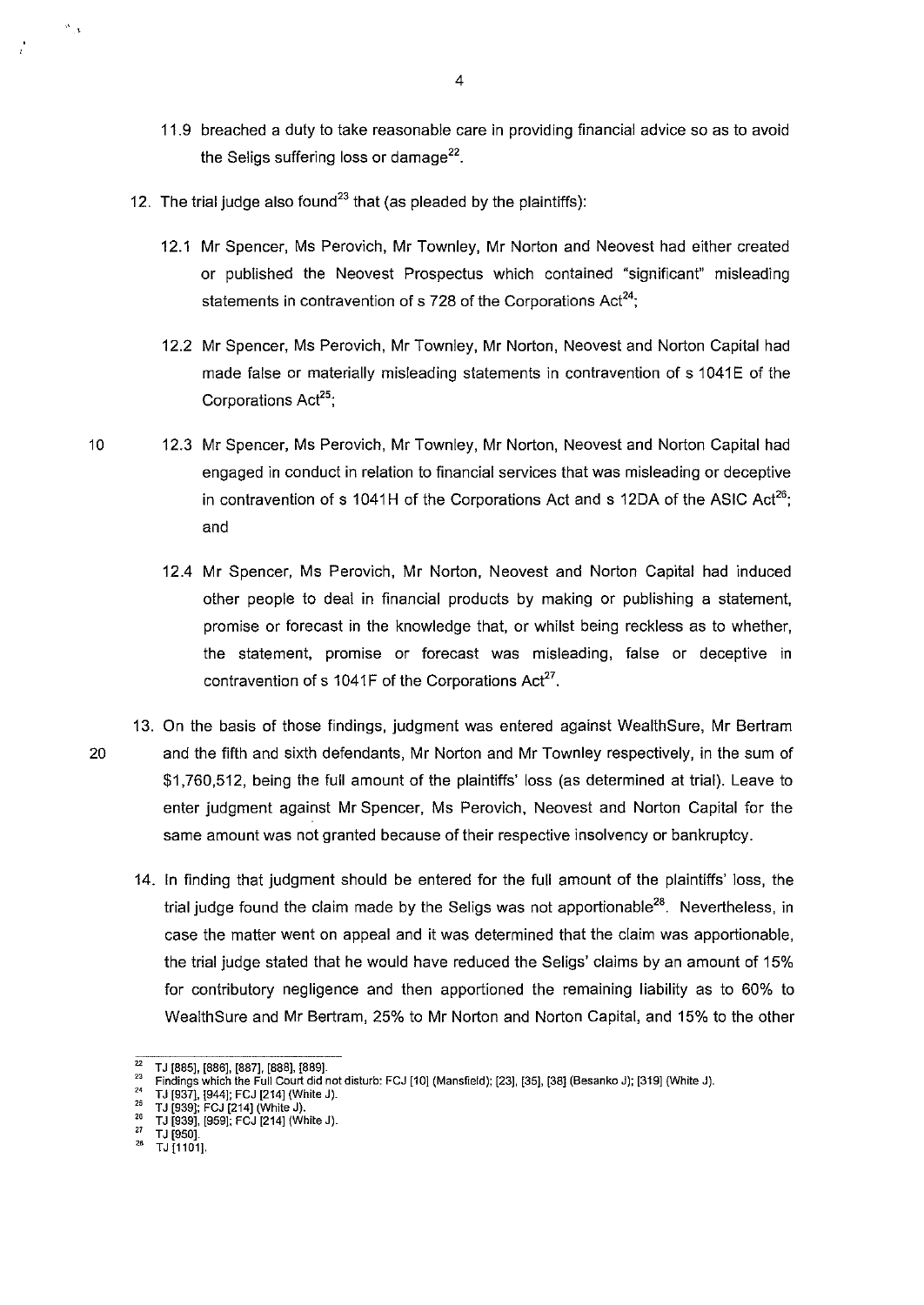directors of Neovest $^{29}$ .

15. WealthSure and Mr Bertram appealed on the ground, amongst others, that the trial judge incorrectly construed the proportionate liability provisions of Division 2A, Part 7.10 of the Corporations Act. The Full Court (Mansfield and Besanko JJ, White J dissenting) allowed that part of the appeal, concluding that the trial judge erred in construing s 1041L and s 1041N, and that apportionment applied.

### Part V: The respondents' additional statutory references

16. Apart from the statutory provisions referred to in the appellants' submissions, the respondents refer to the analogue provisions in the ASIC Act (Part 2, Subdivision GA, ss 10 12GP to 12GW).

 $\mathcal{O}_{\mathcal{A}}$ 

### Part VI: The respondents' answering argument

### Introduction of the apportionment regime

- 17. The proportionate liability provisions for dividing and assigning a liability to claims of misleading and deceptive conduct were introduced into the Corporations Act in 2003 as Division 2A of Part 7.10 (which Part addresses market misconduct and other prohibited conduct relating to financial products and financial services), Part 7.10 being within Chapter 7 (which deals with financial services and markets) $30$ .
- 18. Division 2A of the Corporations Act was introduced as part of the Corporate Law Economic Reform Program (Audit Reform and Corporate Disclosure) Act 2004 (Cth), 20 which generally implemented the CLERP 9 policy proposal paper released in September 2002 **(CLERP 9)**<sup>31</sup>.
	- 19. CLERP 9 proposed<sup>32</sup> the introduction of proportionate liability, with reference to the final report of the Inquiry Into the Law of Joint and Several Liability completed by Professor Davis in 1995<sup>33</sup>, and noted that issues associated with proportionate liability needed to be considered in a wider context than the Corporations Act, especially in view of its central importance in the general common law of negligence, and that inappropriate and inconsistent results might arise if joint and several liability were to be removed from one

TJ [1131]; the trial was conducted on the basis that various defendants could be grouped for the purposes of apportionment and the trial judge proceeded accordingly.

The proportionate liability provisions of the ASIC Act (Part 2, Subdivision GA, ss 12GP to 12GW) are materially identical to those in the Corporations Act. As a result, the trial judge referred only to the provisions of the Corporations Act: TJ [1016], an **approach followed by the Full Court: FCJ [3] (Mansfield J); [56] (Besanko J); [314] (White J). These submissions adopt the**  same approach. The proportionate liability provisions of the *Trade Practices Act 1974* (Cth) are materially identical (Part VIA, ss 87CB to 87CI), now *Competition and Consumer Act 2010* (Cth), Part VIA, ss 87CB to 87CI.

<sup>&</sup>lt;sup>31</sup> Commonwealth of Australia, Parliamentary Debates, Corporate Law Economic Reform Program (Audit Reform and Corporate Disclosure) Bill 2003, Second Reading Speech, 4 December 2003.

As proposal 13 in "Part 5: Auditor Liability".<br><sup>33</sup> Commonwealth of Australia, *Inquiry into the Law of Joint and Several Liability: Report of Stage 2 (1995).*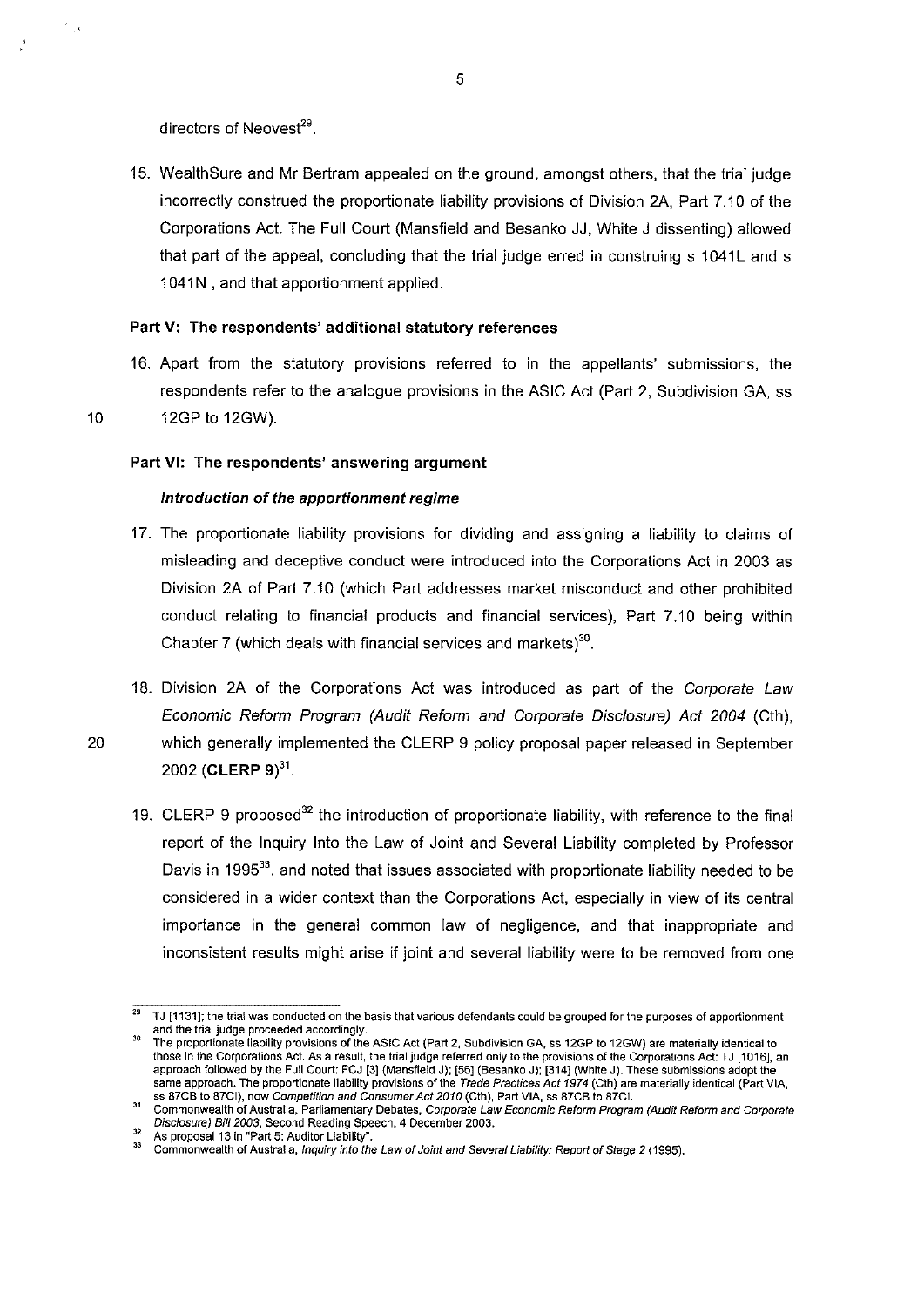area of law while being left to operate in others $34$ .

20. A provision in Division 2A is to be construed so that it is consistent with the text and context and purpose of all of the provisions in the Division (and the cognate Division 2) $^{35}$ . The purpose and policy of Division 2A, as for its State and Territory counterparts, is to prescribe that in proceedings where there is a claim for economic loss or property damage marked out for apportionment, all defendants should only be liable to the extent of their own responsibility where another or others have also caused the loss or damage the plaintiff claims<sup>36</sup>. The central or moving consideration is to impose liability for loss and damage only to the extent of a defendant's relevant responsibility.

### 10 **Structure and operation of Division 2A**

·:'

- 21. Section 1041L of Division 2A identifies an "apportionable claim" by reference to the circumstances in which the "claim" obtains. Section 1041N prescribes the process or rules of apportionment. On general principle, a "claim" in this context is the object that is claimed, not the cause of action or causes of action by which the claim may be supported or the ground on which it may be based $37$ .
- 22. Section 1041L is the gateway to apportionment of liability.
	- 22.1 By s 1041L(1), for Division 2A to apply, there must be an "apportionable claim", that is a claim for damages for economic loss or property damage caused by conduct done in contravention of s 1041H.
- 22.1.1 Section 1041L(1) does not in terms distinguish curial and non-curial claims. However, for an order to be made effecting apportionment pursuant to s 1041N, obviously the claim must be made in proceedings.
	- 22.1.2 In any event, the claim must be made under or by reference to s 10411. It is important to observe that while s 1041L(1) requires that the stipulated conduct must have the character of conduct done in contravention of s 1041H, it is not required that the claim for damages under s 1041I invoke, or be framed as, a contravention of s 1041H.
	- 22.2 Section 1041L(2) contemplates actual proceedings involving multiple causes of action of any kind whatsoever grounding a claim for the same loss or damage<sup>38</sup>.

<sup>&</sup>lt;sup>34</sup> CLERP 9, page 96.<br><sup>35</sup> Project Blue Sky Inc and Others v Australian Broadcasting Authority (1998) 194 CLR 355 at 381 [69]; cf. Carr v State of Western Australia (2007) 232 CLR 138 at 143 [5]-[6] per Gleeson CJ.<br><sup>35</sup> Hunt & Hunt Lawyers v Mitchell Morgan Nominees Pty Ltd (2013) 247 CLR 613 at 626 [16].<br><sup>37</sup> West Wake Price & Co v Ching [1956] 3 All ER 821, 829.

<sup>37</sup>**West Wake Price & Co v Ching [1956]3 AllER 821, 829.** <sup>38</sup>**Cf. Hunt & Hunt Lawyers v Mitcheff Morgan Nominees Pty Ltd (2013) 247 CLR 613 at 627 [18].**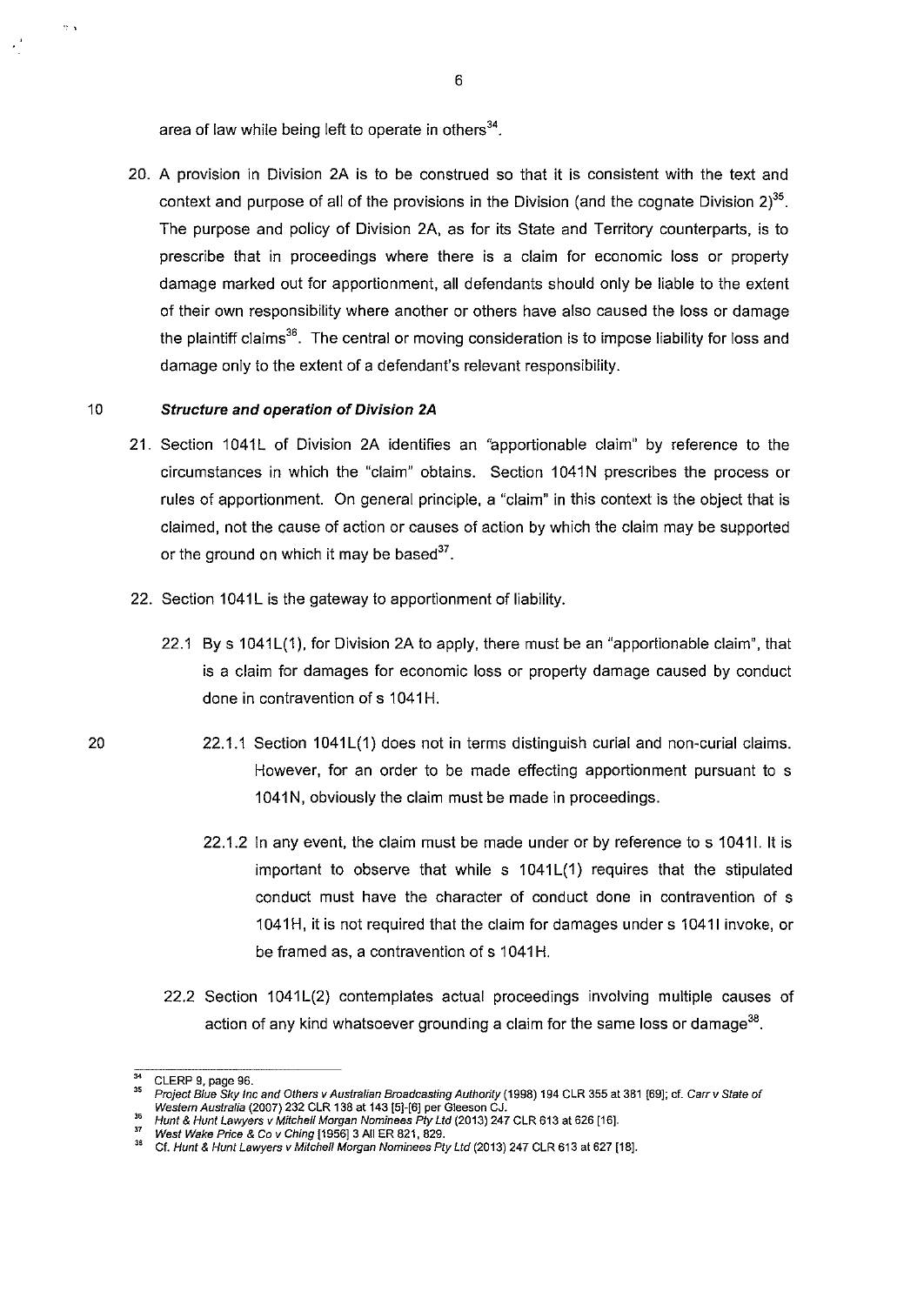- 22.2.1 This serves to emphasise that the essential criterion of operation of the Division is the existence of a claim for loss or damage and not the legal basis of the claim<sup>39</sup>.
- 22.2.2 The object and function of  $s$  1041L(2) is to disregard or obliterate the legal forms of action forming the substratum of a particular claim so as to leave standing for apportionment the overarching claim itself.
- $22.2.3$  At this point in the logical progression of s  $1041$ L, subs  $(2)$  does not distinguish between the case of multiple causes of action against a single wrongdoer and multiple causes of action against different wrongdoers. However, its obvious rationale is to avoid the anomaly which would arise if a plaintiff could readily frustrate the apportionment regime by pleading another or other causes of action in addition to a claim for damages under s 10411.
- 22.3 Section 1041L(3) progresses to the definition of a "concurrent wrongdoer", without whom an apportionable claim could not be apportioned. It simply requires that a person whose conduct along with that of another caused the same loss or damage that is the subject of a claim be regarded as a concurrent wrongdoer.
	- 22.3.1 Critically, the basis of the liability of the concurrent wrongdoer for the claim is left indeterminate, and is therefore irrelevant<sup>40</sup>.
	- 22.3.2 Indeed, subs (3) does not even in terms require that the claim against the concurrent wrongdoer, standing alone, be an apportionable claim. The status of a defendant<sup>41</sup> as a concurrent wrongdoer only becomes relevant for the purposes of Division 2A if they are a defendant in "proceedings involving an apportionable claim" (s 1041N).
- 22.4 Section 1041L(4) has several functions.
	- 22.4.1 Negatively, it dispels the possibility of an (arguably unconstitutional) interpretation of the section which would permit a defendant to plead and rely on apportionment under s 1041L in circumstances where the plaintiff's claim did not invoke or otherwise attract it $^{42}$ .
	- 22.4.2 Positively, it affirms that while there must be a claim for damages under s

''

10

FCJ [10] (Mansfield J); [77], [79] (Besanko J).<br>Cf. Hunt & Hunt Lawyers v Mitchell Morgan Nominees Pty Ltd (2013) 247 CLR 613 at 627 [18]-[19].

If there are on foot proceedings involving an apportionable claim, the claim may nonetheless be an apportionable claim for which concurrent wrongdoers are potentially liable without all such concurrent wrongdoers being joined to the proceedings (s<br>1041O), and apportionment is nevertheless effected having regard to the responsibility of a non-p

The initial link to the conduct proscribed by  $s$  1041H(1) and (2) (as opposed to all conduct giving rise to causes of actions, **however arising) permits the exercise of Commonwealth legislative power.**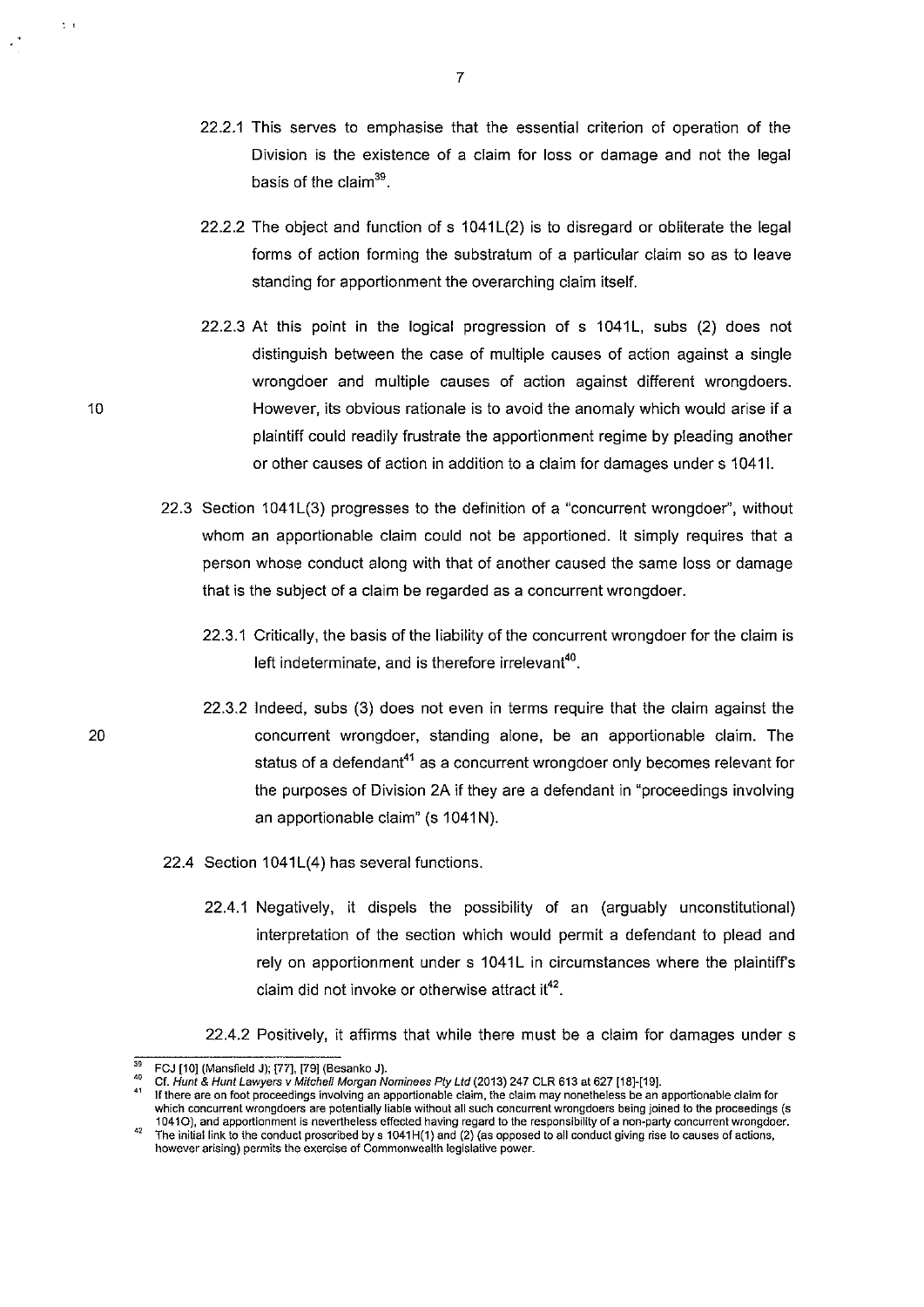1041I, it need not be a claim framed around a contravention of s 1041H as opposed to a claim framed around a contravention of ss 1041E, 10141F or 1041G but by reference to conduct which contravened s 1041H.

- 23. As already observed, while the claim identified in s 1041L must be one for damages caused by conduct done in contravention of s  $1041H<sup>43</sup>$ , critically the section does not require a claim of contravention of s 1041H. The only relevant limitation is that the claim must be one made under s 1041I. Accordingly, reliance on s 1041H is simply referential<sup>44</sup>; it is a legislative device which catches misleading or deceptive conduct in whatever form coming within s 1041H without those qualifications on liability attached to a claim for 10 damages under s 10411 which specifically invokes or is framed around ss 1041E, 1041F or 1041G45.
	- 24. Hence, the fact that the loss or damage should be caused by conduct in contravention of s 1041H does not exclude that such conduct may also represent a contravention of some other norm of conduct resulting in the same loss or damage<sup>46</sup>.
	- 25. It should also be observed that while s 1041 L(2) designates a claim based upon multiple causes of action as a "single apportionable claim", there is no requirement that the conduct constituting such multiple causes of action be the same conduct<sup>47</sup>.
- 26. The identification or definition of an "apportionable claim" in  $s$  1041 $L(1)$  as a claim for damages for economic loss or property damage caused by conduct that was done in 20 contravention of s 1041H means that the same conduct may, in some (indeed, most) cases, also *prima facie* contravene ss  $1041E$ ,  $1041F$  and  $1041G<sup>48</sup>$ . This is in the sense that the conduct proscribed in ss 1041E, 1041F and 1041G will almost invariably also qualify as misleading or deceptive conduct in contravention of s 1041H but with the added requirement in the former sections that the misleading or deceptive conduct be engaged in with particular states of mind generally amounting to dishonesty.
	- 27. This reflects the explanatory memorandum on the introduction in 2003 of the Bill to enact Division 2A which observed (at [5.355]) that:

"[t]he Bill applies the proportionate liability regime in relation to claims for damages for economic loss or property damage in respect of a contravention of 30 the misleading and deceptive conduct provisions contained in the ASIC Act (subsection 12GF(1)), the Corporations Act (subsection 10411(1)) [ie, not merely s 1041HJ and the Trade Practices Act (section 52)."

 $\frac{d\mathbf{r}}{d\mathbf{r}}$  ,  $\frac{d\mathbf{r}}{d\mathbf{r}}$ 

FCJ [10], [15] (Mansfield J); [77] (Besanko J).

<sup>&</sup>quot; FCJ [15] (Mansfield J).

<sup>&</sup>quot; FCJ [10], [16] (Mansfield J); [77], [84] (Besanko J).

<sup>&</sup>lt;sup>\*°</sup> FCJ [10], [13] (Mansfield J); [79], [84] (Besanko J).<br><sup>47</sup> FCJ [10] (Mansfield J); [79] (Besanko J).<br><sup>48</sup> FCJ [13] (Mansfield J).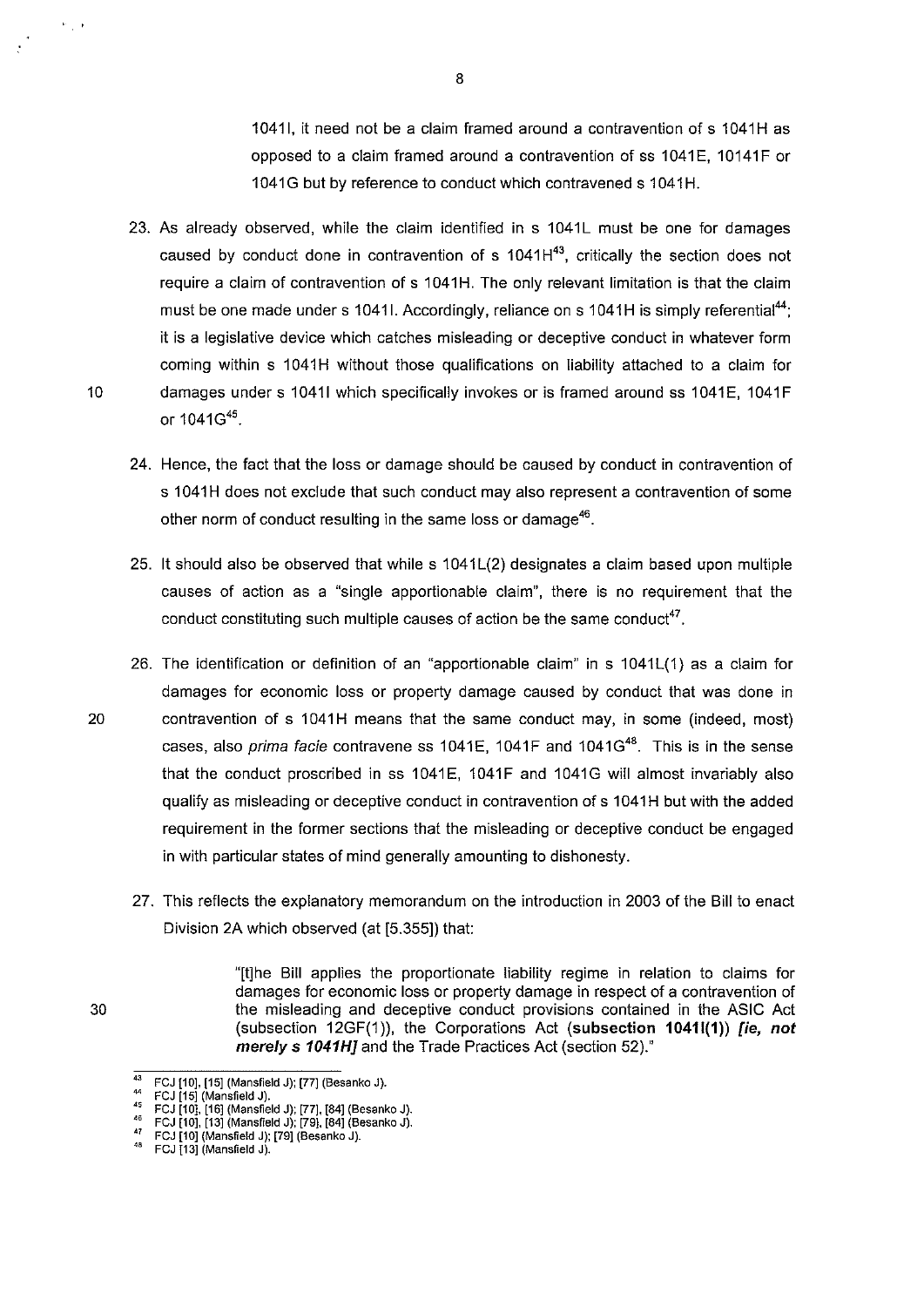- 28. Section 1041(1) was introduced into the Corporations Act prior to the introduction of Division 2A, and provides a civil remedy to a person who suffered loss or damage by conduct of another person engaged in in contravention of ss 1041E, 1041F and 1041G in addition to s 1041H.
- 29. Section 1041M then has particular application. It provides in proceedings involving an apportionable claim (which, on the above premise, proceedings framed on s 1041E, s 1041F or s 1041G will be), a prima facie "concurrent wrongdoer" is to be regarded as an "excluded concurrent wrongdoer" if they caused the relevant loss or damage intentionally or fraudulently. As intention to cause harm or dishonesty is an element of the right of 10 action conferred by ss 1041E, 1041F and 1041G (with the exception of that arising under s 1041E(1)(c)(ii) ("ought reasonably to have known")), a person who engaged in conduct in contravention of s 1041H with the requisite state of mind also sufficient to contravene s 1041E, s 1041F or s 1041G would (subject to the above-mentioned exception) be an "excluded concurrent wrongdoer".
	- 30. Despite the wide ambit of the exclusion effected by s 1041M, this is no reason to give s 1041L(1) a narrow interpretation so as to confine it to claims expressly framed as contraventions of s 1041H. This is because:
		- 30.1 the language in s 1041L(1) would have been different had that been intended;
		- 30.2 the language that is used in  $s$  1041L(1) is consistent with the use of the legislative device; and
		- 30.3 the legislative device is consistent with an intention to catch the conduct in s 1041E(1)(c)(ii) where the relevant state of mind is that the defendant "ought reasonably to have known".
	- 31. The practical effect of the narrow interpretation of s 1041L(1) would be that a plaintiff is faced with a choice in an action against multiple defendants for causing the same harm of:
		- 31.1 making a claim in terms of a contravention of ss 1041E, 1041F or 1041G involving actual knowledge or recklessness as to falsity, or dishonesty, and succeeding entirely without apportionment (because it is not a claim made in terms of contravention of s 1041H) or not succeeding at all if the relevant state of mind or dishonesty cannot be proved; or
		- 31.2 making a claim in terms of a contravention of s 1041H and then asserting, in response to a defence of apportionment, a state of mind coming within s 1041M,

9

 $\mathbf{v}$  ,  $\mathbf{v}$ 

20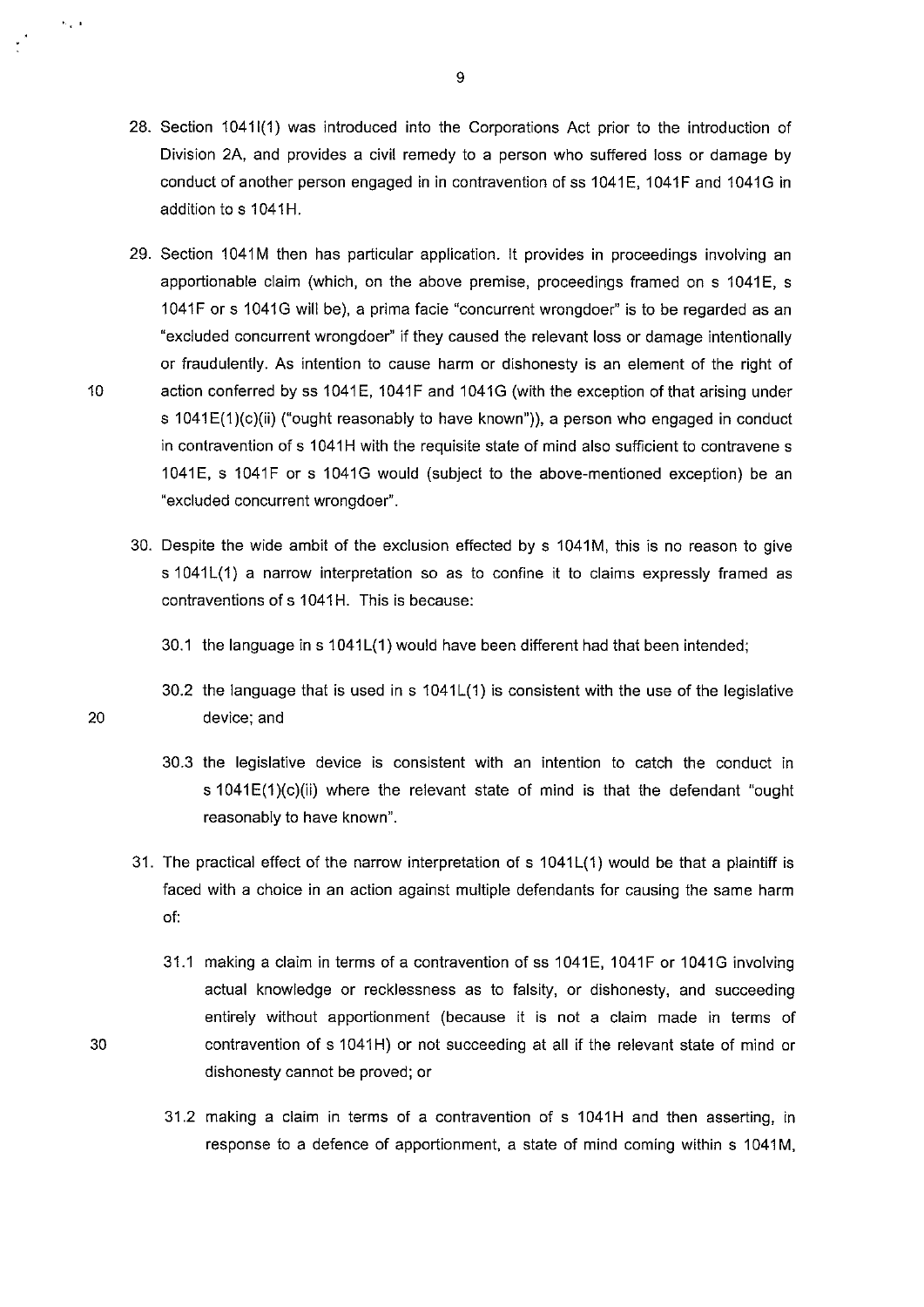and succeeding in recovering a judgment exposed to the risk of apportionment, but succeeding at least to some extent if the mental state required by s 1041M cannot be proved.

- 32. The legislative intention should not be seen to pose such a choice or dilemma for the plaintiff in the framing of proceedings, but rather to leave the issue of apportionment, having regard to the character of the conduct and accompanying state of mind, to be entirely determined at trial once a claim to recover damages under s 10411 is pleaded.
- 33. Section 1041H(3) contains an express exclusion or carve-out, from conduct which contravenes the section, of conduct that contravenes ss 670A, 728, 953A and 1 022A of 10 the Corporations Act.
	- 34. Section 1041H, including subs (3), was included in the Corporations Act in 2001, that is prior to the introduction of Division 2A.
	- 35. The obvious purpose of the carve-out at the time it was introduced was to maintain the availability of the statutory defences under those provisions which otherwise would be denied if a plaintiff could proceed against the defendant under s 1041H for conduct which also amounted to conduct in contravention of a carved-out provision<sup>49</sup>.
- 36. While s 1041 H(3) has the effect of excluding a claim based on conduct done in contravention of a carved-out provision from the definition of an "apportionable claim" in s 1041 L(1 ), it does not exclude a cause of action based upon such a contravention from the 20 concept of a cause of action forming part of the basis of a single apportionable claim within s 1041 $L(2)^{50}$ , nor deny that a wrongdoer liable under a carved-out provision may be a concurrent wrongdoer for the purposes of s 1041L(3).
- 37. The construction of s 1041L(2) contended for entails that the concept of a "single apportionable claim" would pick up not only Commonwealth statutory causes or rights of action pursued in proceedings involving a claim under s 10411, it would also pick up common law or State or Territory-based causes or rights of action pursued in such proceedings. There is no reason why this should not be the case and it is rational and convenient that it should be so. A court exercising federal jurisdiction has jurisdiction to adjudicate such causes within the so-called "accrued jurisdiction" where they form part of 30 the same matter as the cause which gives rise to the occasion to exercise federal
- 

 $\ddotsc$ 

<sup>49</sup>**The exclusions were included at the time of the major Financial Services reforms in 2001 prior to the apportionment liability provisions being included (in 2004). The reforms were enacted separately for separate reasons. There was no deliberate carving-out of these provisions to ensure that the apportionment provisions did not apply to those types of claims. The purpose of the carve·out was intended to be protective of those persons who might otherwise attract liability under those provisions: Explanatory Memorandum, Financial Services Reform Bill 2001, [15.8]-[15.10]. It follows that the reason for the exclusions was to ensure the defendant benefitted from the defences available not to ensure the claim was not apportionable.** <sup>5</sup>

<sup>°</sup> **FCJ [11] (Mansfield J); [79] (Besanko J).**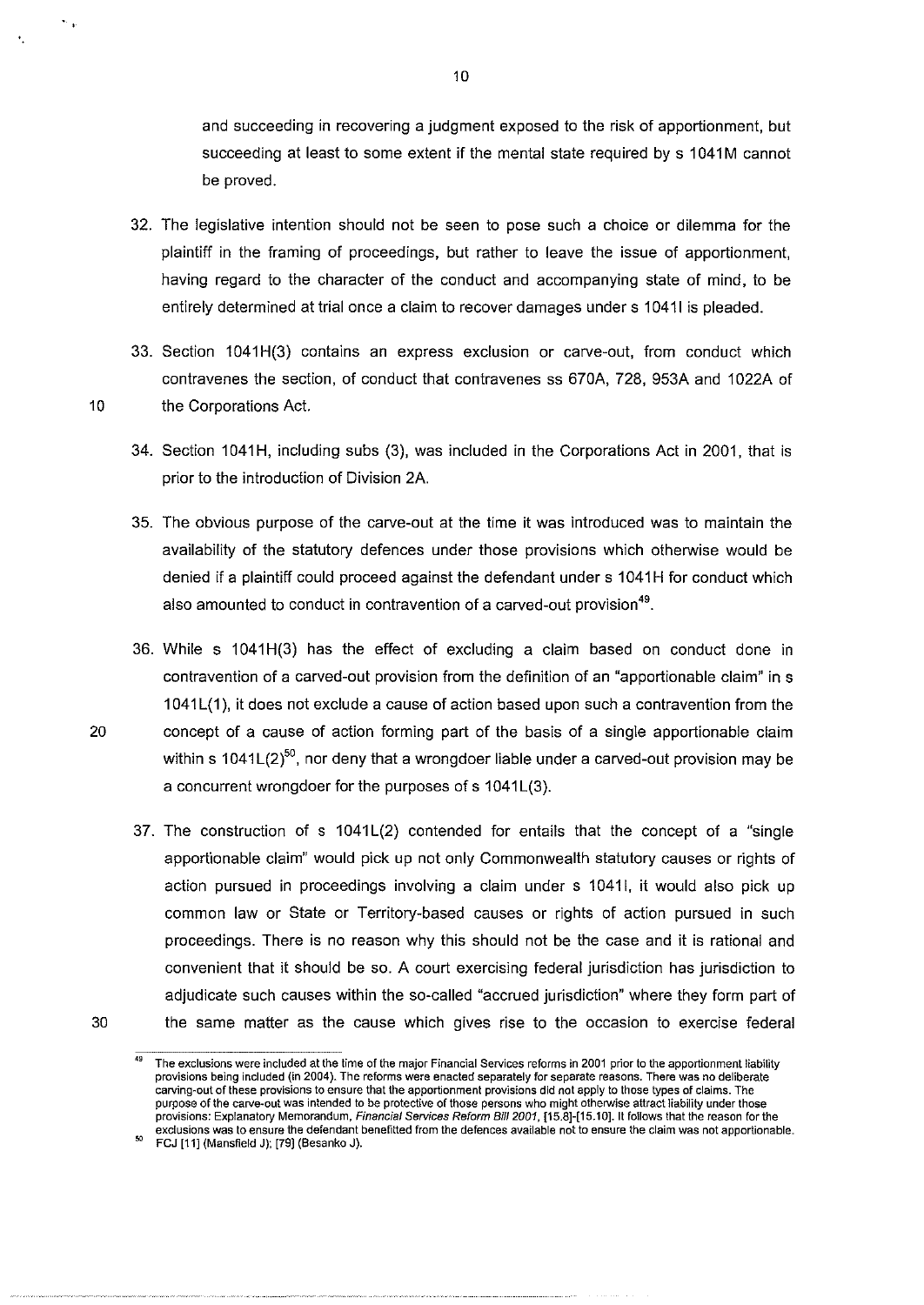jurisdiction. The Judiciary Act 1903 (Cth), by s 79, would oblige the Court to apply any State or Territory enactment to such State or Territory-based cause of action providing for apportionment as a surrogate law of the Commonwealth "except as otherwise provided by ... the laws of the Commonwealth". Division 2A is such a law.

- 38. It might have been expected that, in what was apparently intended to be a nationally coordinated or harmonised scheme of apportionment, the supremacy of the Commonwealth enactment would be thought to be of no particular significance. To the extent that there might be minor variations or departures from a common template as between Division 2A and State and Territory counterparts, it is entirely rational and 10 sensible that the Commonwealth regime should prevail in a uniform way in a matter determined in the exercise of federal jurisdiction, particularly since the fundamental lynchpin of the scheme is a (single) claim for loss or damage.
	- 39. If it were otherwise, there would be the real potential for a patchwork of judgments in an action brought in federal jurisdiction. This might be so if an action brought by a single plaintiff relied upon State or Territory-based causes of action whether arising in the one law area or different law areas, and in an action involving multiple plaintiffs (including a representative action) with multiple State or Territory-based causes of action. This would defeat the object of uniformity and consistency of judgments which is implicit in the Division 2A regime.
- 20 40. Section 1041N decrees the rules and procedures pertaining to apportionment.
	- 41. Section 1041N applies once there exist:
		- 41.1 proceedings (ie, the action at large);
		- 41.2 involving (ie, playing some, but not the only, part) an apportionable claim;

and

- 41.3 concurrent wrongdoers;
- 41.4 in relation to that claim;
- 41.5 being, by definition, the persons who have caused the same loss or damage the subject of the claim.
- 42. Section  $1041N(1)$  mandates that the liability of a concurrent wrongdoer in those 30 circumstances is "limited to an amount reflecting that proportion of the damage or loss claimed that the court considers just having regard to the extent of the defendant's

Ñ,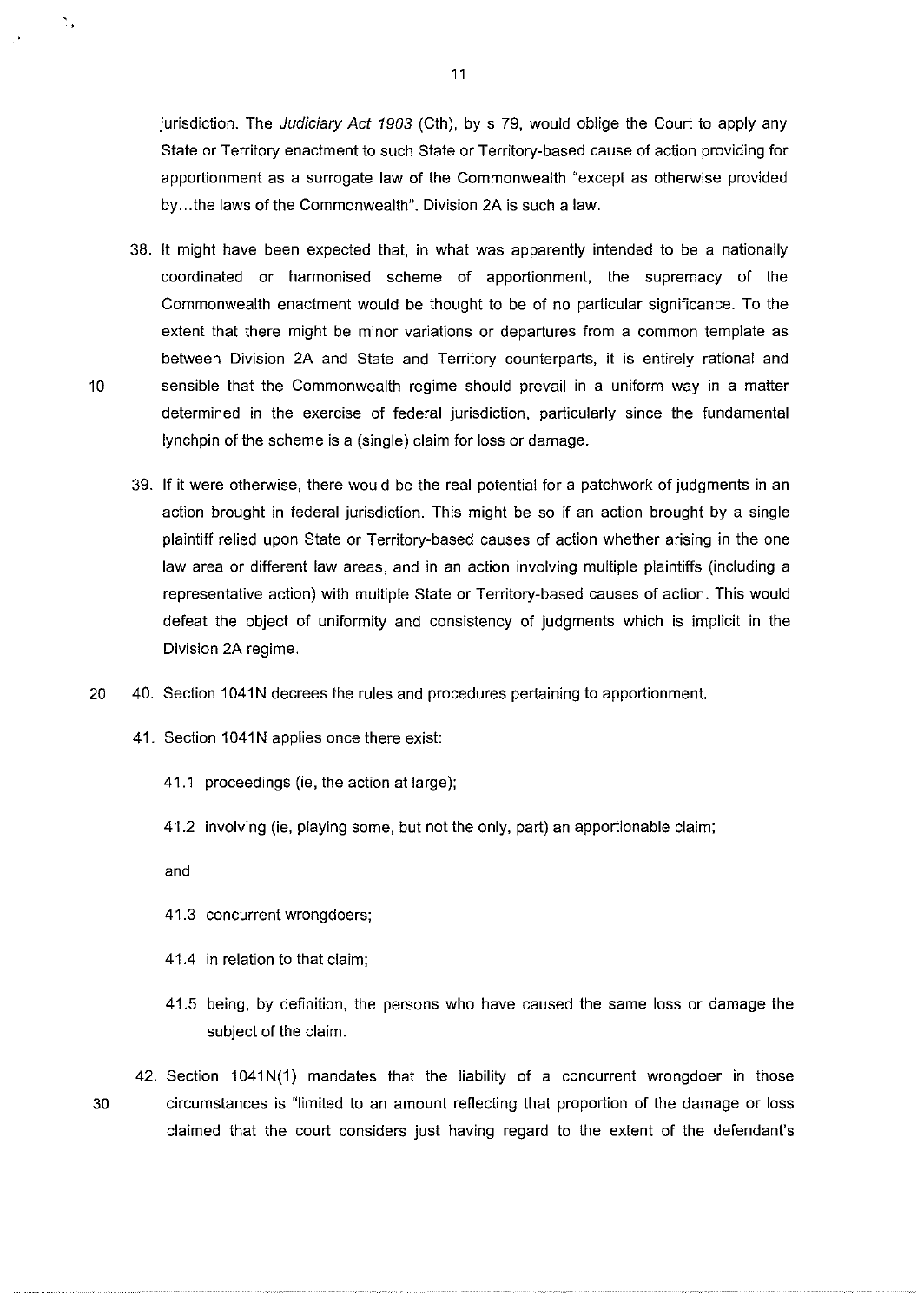responsibility for the damage or loss". This language confirms that the Division 2A regime proceeds by reference to apportionment of the claim for loss or damage, although the determination of relative responsibility invites attention back to the underlying causes of action.

- 43. Section 1041N(1)(b) also provides that "the court may give judgment against the defendant for not more than that amount".
- 44. The language of subs (1) is of particular significance. The threshold condition is extremely wide ("any proceedings involving an apportionable claim"); that is, the proceedings only need involve an "apportionable claim". By s 1041N, the apportionable claim might be 10 present in proceedings against multiple defendants for a claim for the same loss or damage merely because the allegation against one of them is of conduct done in contravention of s 1041 H. But the other defendant or defendants will each be constituted a concurrent wrongdoer by s 1041L(3) together with the first defendant and all defendants will be entitled to have their individual liability for the claim limited in accordance with s 1041N(1).
	- 45. Section 1041N(2) addresses the case of different claims in the same proceeding, in contrast to s 1041L(3) which defines concurrent wrongdoers by reference to causative responsibility for the same claim.
- 45.1 Section 1041N(2) provides that if proceedings involve both an apportionable 20 claim and a claim that is not apportionable then the liability for the apportionable claim needs to be determined in accordance with the rules in Division 2A, whereas liability for the other claim is to be determined in accordance with any other relevant legal rules.
	- 45.2 This provision does not gainsay the interpretation of s 1041L advanced above. It does not have the effect of distinguishing between a right of action under s 10411 and some other right of action and ordain the latter not to be an apportionable claim. To so conclude would be to focus on the underlying cause or right of action, not the lynchpin concept of "claim". It would also deny s  $1041L(2)$  and the concept of a "single apportionable claim" their obvious intended effect of obliterating (for definitional purposes) the underlying causes of action.
	- 45.3 In the context of the Division 2A regime, a claim which is not an "apportionable claim" is a claim which is not for the same loss or damage as as 1041L(1) claim either, for example, because it relates to economic loss or damage to

 $\ddot{\phantom{1}}$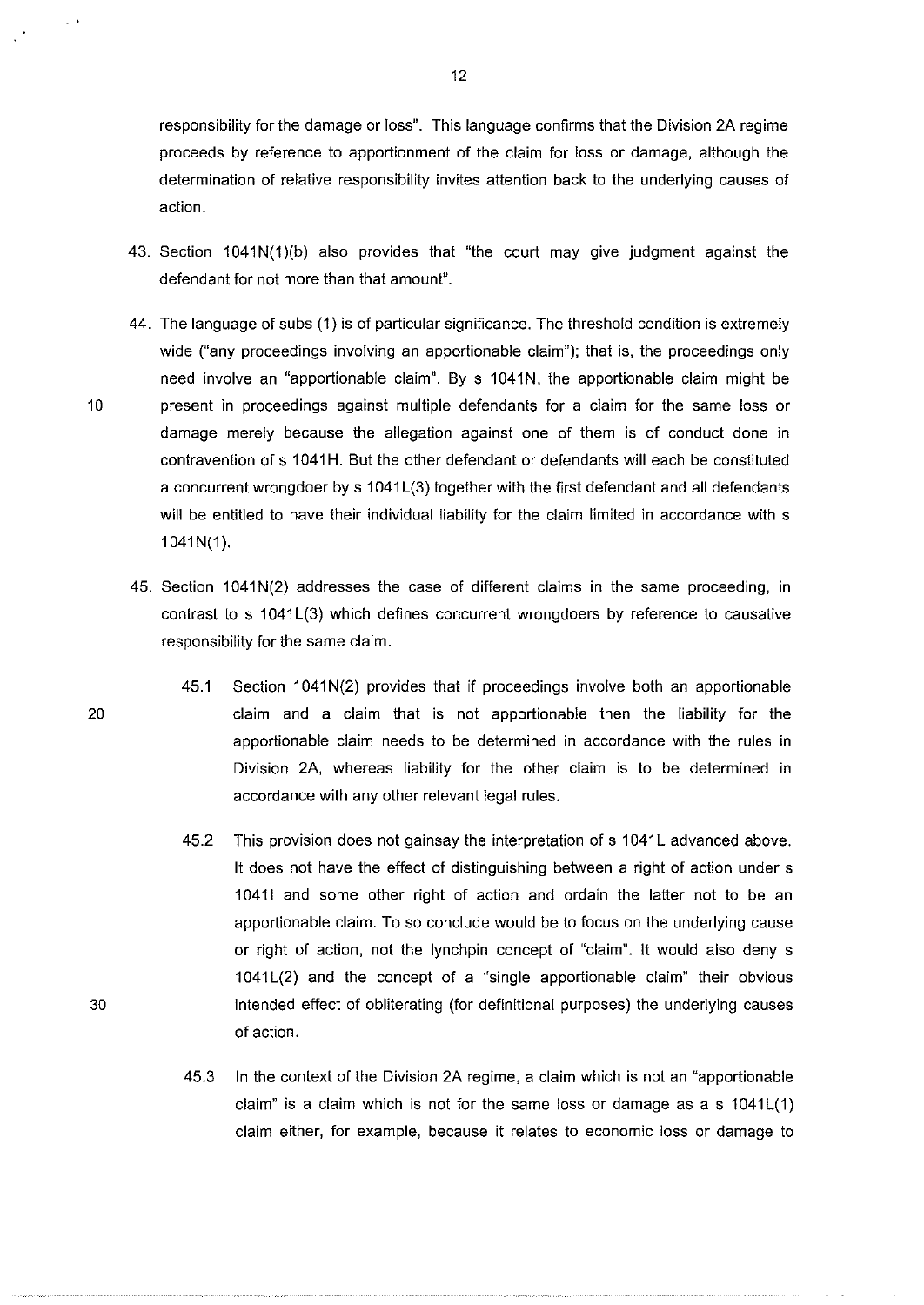property but different economic loss or damage to property or because it relates to damages on some other account (such as pain and suffering for personal injury). (In the proceedings below, the second appellant initially made a claim (subsequently abandoned) for damages for personal injury suffered as a result of the failed investments $51$ .)

- 46. The provisions in relation to a reduction for contributory negligence in Division 2 and Division 2A, respectively, fit coherently within the scheme articulated in these submissions.
- 47. Section 1041I(1B), in paragraph (a), in identifying a claim liable to reduction for 10 contributory negligence, uses the same formula in relation to a claim as is used in s 1041L(1) to identify an apportionable claim. That is, it uses the formula "caused by conduct that was done in contravention of section 1041 **H"** as a touchstone to catch all forms of qualifying conduct irrespective of any underlying cause of action to which it may attach.
	- 48. Section 1041I(1B), in paragraph (b), prescribes the second of three pre-conditions for a reduction in the amount the claimant may recover, namely a cause of the claimant's loss and damage being the "claimant's failure to take reasonable care".
	- 49. This harmonises with s 1041N and the rules of apportionable claims and, in particular, with subs (3).
- 20 50. Section 1041N(3) provides that in apportioning responsibility between the defendants in the proceedings, the Court is to exclude that proportion of the damage or loss in relation to which the plaintiff is contributorily negligent under **any** relevant law. In other words, s 1041 N(3) provides that a defendant's liability on the claim as found is to be reduced by an amount attributable to the plaintiff's contributory negligence before apportionment takes place<sup>52</sup>.
- 51. Critically, section 1041 N(3) provides for a reduction for contributory negligence under "any relevant law". Section 10411(1B) is such a law ("the claimant's failure to take reasonable care" is plainly equivalent to the plaintiff being "contributorily negligent"). The reference to "any" relevant law, however, must be to more than s 1041I(1B) because 30 otherwise there is no need for the adjective "any" and the draftsman would simply have referred to s 10411(18).

52. The reference to "any relevant law" also reflects the concept of a "cause of action" in s

 $\degree$  TJ [28]-[29].

 $\mathbb{R}^3$ 

<sup>&</sup>quot; FCJ [8] (Mansfield J).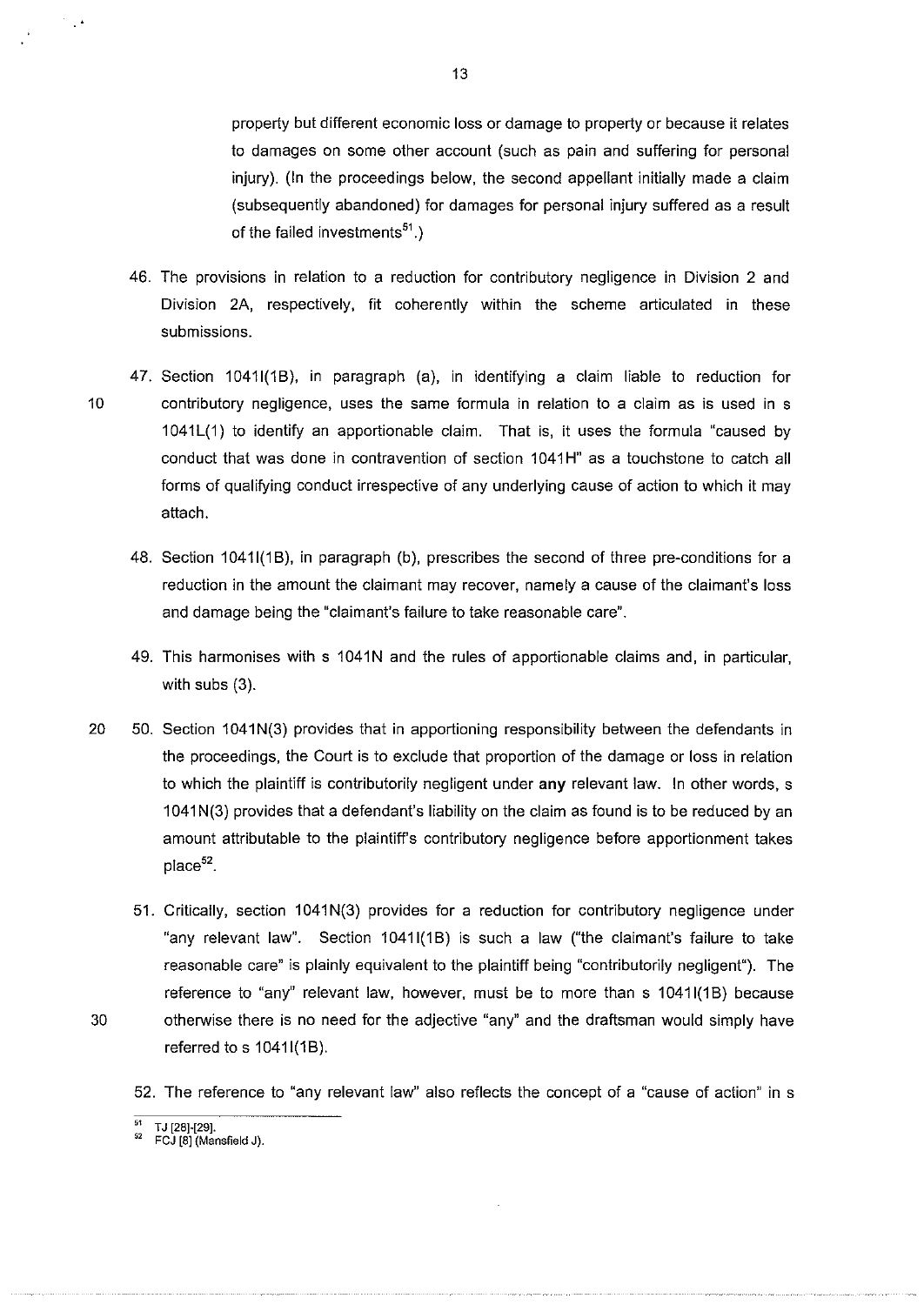$1041L(2)$  underlying the apportionable claim identified in s  $1041L(1)$ , since a "relevant law" will conventionally attach a rule for a reduction for contributory negligence to, or in relation to, causes of action.

53. The clear intention of s 1041N(3) is that if there is any such relevant law or legal rule which provides for a reduction for contributory negligence in relation to a cause of action underpinning an apportionable claim, then the apportionable claim must be the subject of a reduction pursuant to that law or rule before apportionment is to be effected. Most commonly, an enactment creating a defence of contributory negligence applies to the common law causes of action for negligent breach of duty in tort and contract. This tends 10 to confirm that the foundation of a claim which is a "single apportionable claim" within s 1041 L(2) (and which grounds the liability of a concurrent wrongdoer) may be a common law cause of action.

### **Reasons of Full Court below**

 $N = 3$ 

- 54. The reasons of each Mansfield  $J^{53}$  and Besanko  $J^{54}$  essentially follow the course of argument propounded in these submissions. Neither judge distinctly addressed the question whether s 1041L(1) required a claim actually formulated as a contravention of s 1041 **H** or merely conduct which comprised contravening conduct. Strictly, it was not necessary to do so because the trial judge's undisturbed finding was that a right of action, as pleaded, for contraventions of s 1041H succeeded.
- 20 55. By way of contrast, White J in effect held that a "single apportionable claim" could only comprise a claim against multiple wrongdoers **if** it relied on conduct of each such wrongdoer which of itself represented or gave rise to an apportionable claim as defined (ie, under s  $10411$ )<sup>55</sup>, and that a reference to a "cause of action (whether or not of the same or a different kind)" in  $s$  1041L(2) was a reference to the "fact or combination of facts which gives rise to a right to sue<sup>"56</sup> and, in the context, facts amounting to conduct in contravention of s 1041H alone.
- 56. Hence, it follows on the reasoning of White J that a plaintiff might make a claim for economic loss or property damage against D1 which qualifies as an apportionable claim under s 1041L(1), and a claim against D2 which does not independently so qualify (eg, in 30 reliance on conduct which only gave rise to a right in the plaintiff to sue in contract or tort), apparently rendering D2 a concurrent wrongdoer (per s 1041L(3)) but the claim not a single apportionable claim, with the result that the liability of D1 could be apportioned
	- $FCJ [6] [15]$ .

 $^{54}$  FCJ [73] - [84]. FCJ [348]-[349].

FCJ [354]-[358].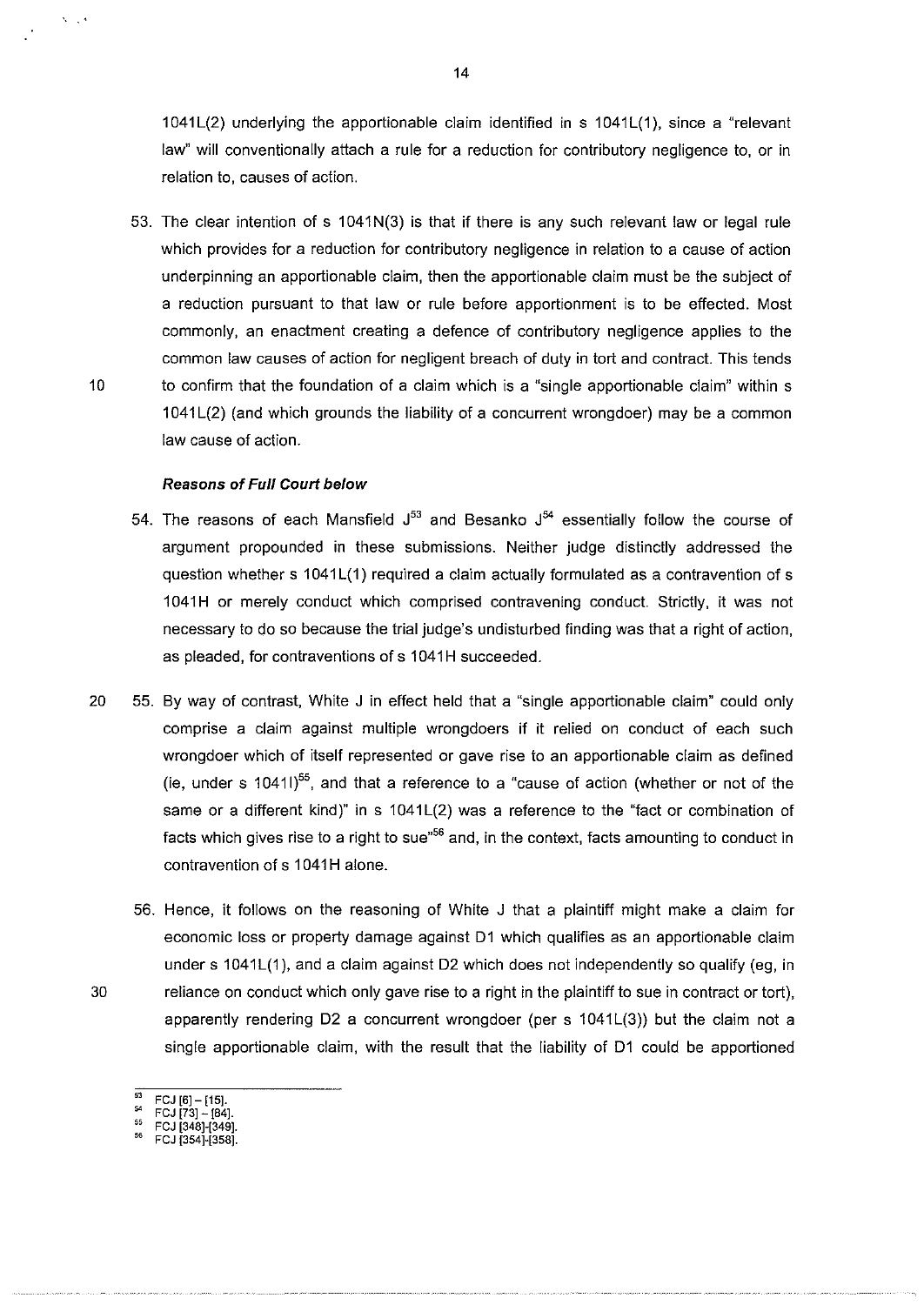under s 1041N(1) but not that of D2.

- 57. Alternatively. it appears to follow on that reasoning that if there were an apportionable claim on which D1 and D2 were liable for apportioned amounts (eg, conduct in contravention of s 1041H resulting in a claim for the same loss or damage) and a separate "claim" against D2 for the same loss or damage (eg, based on conduct resulting in a liability in tort or contract), D2 would be separately liable for the full amount of the loss or damage.
- 58. With respect, the reasoning of White J is strained and unpersuasive:
- 58.1 it fails to have regard to the policy and purpose of the apportionment regime 10 referred to at paragraph 20 above;
	- 58.2 while it is correct to say that a cause of action is the set of facts which gives rise to the right to sue, it is not any random agglomeration of facts but only facts made legally relevant by some rule or rules circumscribing the facts and conferring the right to sue;
	- 58.3 hence for the purposes of Division 2A, a cause of action in s 1041L(2) can refer to any set of facts identified as legally relevant by some norm or norms which together give rise to a right to sue for damages, and there is no basis on either a literal or purposive reading of the subsection to confine "cause of action" to a right of recovery under s 10411;
- 20 58.4 in any event, the reasoning is internally inconsistent in that on the one hand it appears to be suggested that a cause of action is a set of facts disembodied from a legal norm or norms but on the other hand confines the permissibly material facts to those legally relevant for the purposes of an action under s 10411 framed around a contravention of s 1041H, that is one particular cause of action;
	- 58.5 more generally, the reasoning of White J fails to give sufficient weight to the fact that s 1041L proceeds from the premise that if multiple assertions are made to recover the same loss or damage, either against the same wrongdoer or multiple wrongdoers, there is only one claim for the purposes of Division 2A.
- 59. White J also considered that the reference to "misleading or deceptive conduct" in the 30 heading to Division 2A spoke against the apportionment regime applying to causes of action other than misleading or deceptive conduct<sup>57</sup>. However, it is submitted this gives too much weight to a necessarily brief and indicative description in the heading.

15

 $\ddot{\phantom{0}}$  ,

 $\frac{1}{57}$  FCJ [359].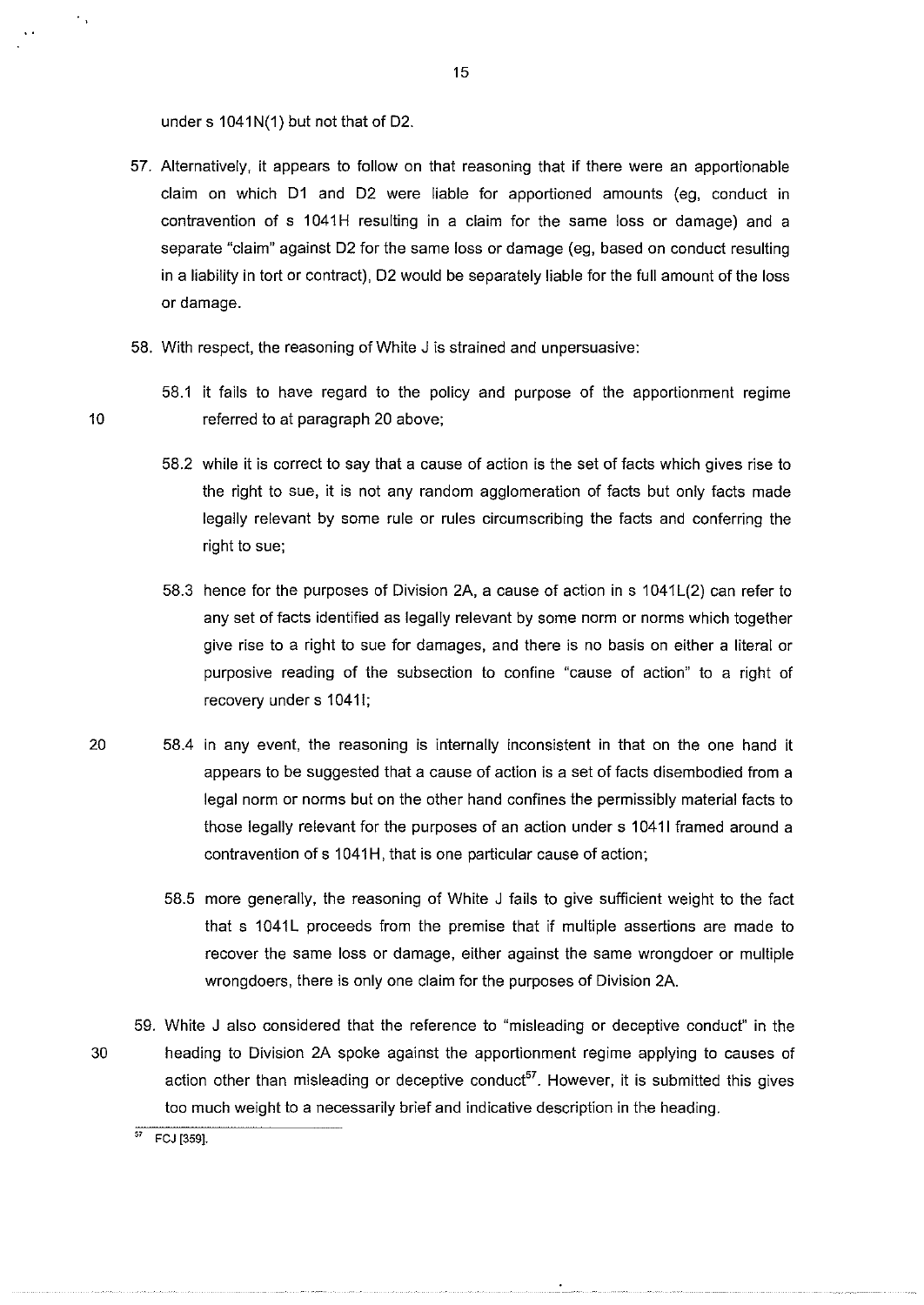- 60. Further, White J considered that the "incongruity" involved in a provision carved out from Division 2 by s 1041H(3) forming the basis of a cause of action underpinning a "single apportionable claim" within  $s$  1041 $L(2)$  as a circumstance tending against apportionable claims extending beyond claims against any defendant based on other than a contravention of s 1041H. However, the carve-out does not deny that the excluded conduct may be misleading or deceptive conduct, merely that it is not misleading or deceptive conduct for the purposes of s 1041H. In any event, this is a very fragile basis on which to avoid the plain and natural meaning of  $s$  1041 $L(2)$ . The alternative construction which commended itself to White J encourages differential judgments for 10 apportioned and unapportioned amounts in respect of the very same conduct and the very same loss or damage by pleading reliance on provisions of the Corporations Act other than s 1041l.
	- 61. White J also held that s 1041N(3) would become "unworkable" on the respondents' construction<sup>58</sup>. White J posed the question:

"But if a contravention of some other provision of the Corporations Act forms part of the single apportionable claim, what is the 'relevant law' which will require reduction of the damages to which the plaintiff would otherwise be entitled for losses caused by such contraventions?"59

- 62. The answer must be that a relevant law is one which attaches to a cause of action so as 20 to provide a defence of contributory negligence notwithstanding that such cause of action is obliterated or disregarded in the first instance for the purposes of identifying a single apportionable claim. The effect of  $s$  1041N(3) is implicitly to bring such a cause of action to account in assessing a deduction for contributory negligence (just as s 1041N does for the purpose of apportioning responsibility). Accordingly, such a relevant law may be a provision of the Corporations Act which attaches a defence of contributory negligence to a particular right of action arising under a provision of the Corporations Act or, in the case of a common law cause of action, a law attaching to the defence of that cause of action.
- 63. If White J were right in his principal reasoning that a single apportionable claim is confined to a claim based on one or more contraventions of s 1041 H, then it becomes of 30 particular significance that the recovery provision s 10411 has built into it its own contributory negligence defence provision (s 1041I(1B)). It is noteworthy that s 1041I(1B) was included in the Corporations Act as the same time as s 1041N(3). If an apportionable claim were confined to contraventions ofs 1041H, there would be no need to refer to "any relevant law" and it would have sufficient to refer to s 10411(1B). That is, if White J were correct, s  $1041N(3)$  would doubtless simply have referred to s  $1041I(1B)$ . The phrase

 $\frac{1}{2}$  ,  $\frac{1}{2}$ 

FCJ [364].<br>FCJ [365].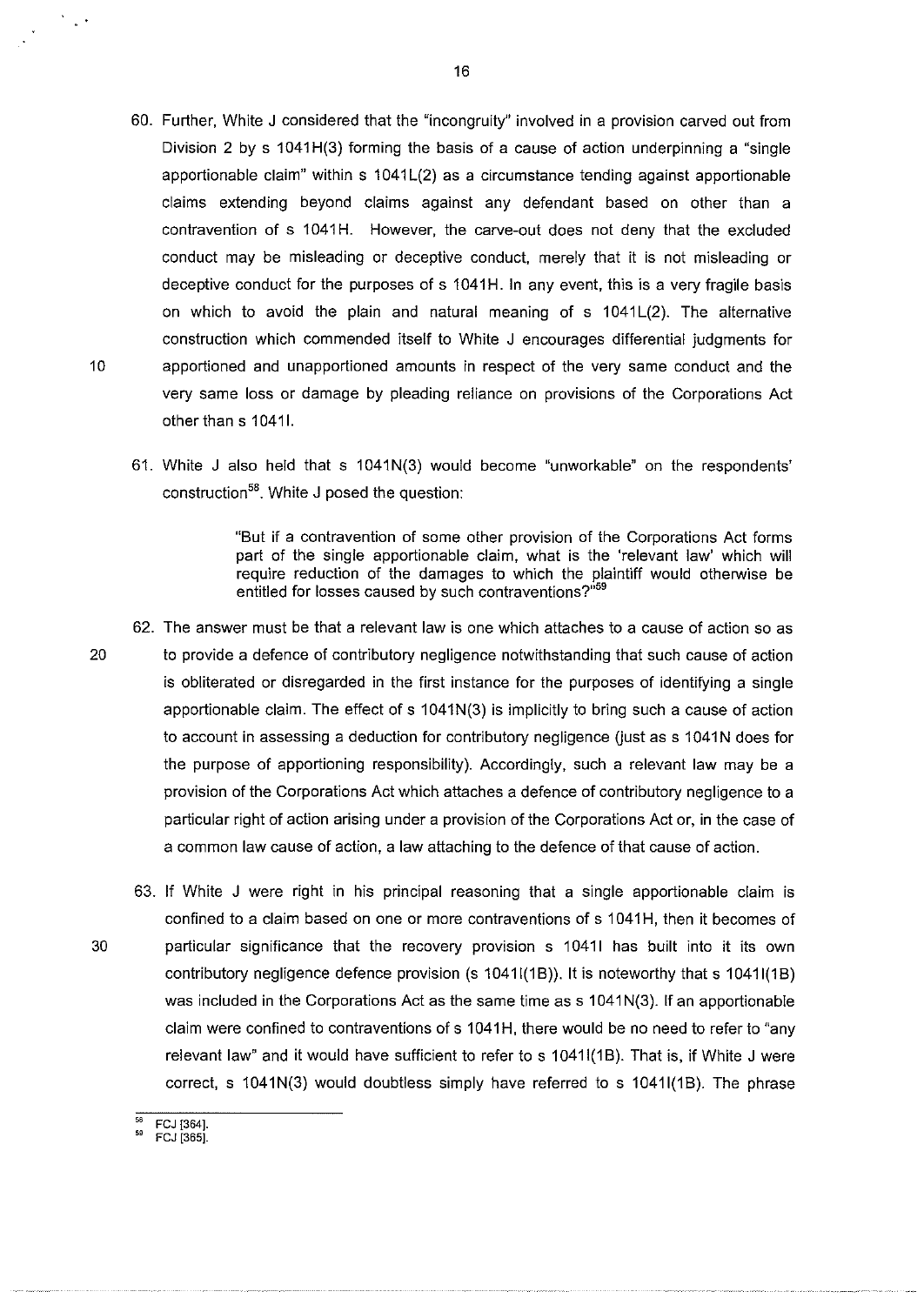"under any relevant law" must mean more than "under s 1041I(1B)".

 $64.$  It has not been demonstrated why s  $1041N(3)$  is "unworkable" on the respondents' construction, and for the reasons submitted above, it is entirely consistent and conformable with that construction.

#### **Reasons of trial judge**

- 65. Similarly to White J, the learned trial judge found that s 1041L should only be interpreted to apply to s 1041H claims and no other types of claim<sup>60</sup>. The trial judge reasoned that:
- 65.1 the other sections for which s 1041I provides a statutory cause of action (s 1041E, s 1041F and s 1041G) have been "deliberately omitted in a consideration of s 10  $10^{161}$ ;
	- 65.2 as a result, if s 1041 N(3) were interpreted to apply to all claims (and not merely s 1041H claims), s 1041N(3) would become unworkable<sup>62</sup>. Given s 1041N(3) requires that, in apportioning responsibility, the Court must exclude that proportion of the damage in relation to which the plaintiff is contributorily negligent and contributory negligence under s 1041I(1B) can only be taken into account in s 1041H claims (and not other claims), s 1041N(3) (and consequently s 1041L) must relate only to s 1041H claims;
	- 65.3 interpreting s  $1041L(1)$  to apply to all claims would have the result that it would apply to conduct deliberately excluded from the scope of s 1041H(1) by s 1041H(3) (being conduct contravening ss 670A and 728 or in relation to a disclosure document or statement within the meaning of s 953B(1) or s **1** 022B(1 )); and

65.4  $\,$  s 1041L(1) and s 1041L(4) speak only of conduct in contravention of s 1041H $^{63}$ .

- 66. On the trial judge's construction, there is only a "single apportionable claim" if there are two or more claims, each of which is a claim (i) for a contravention of s 1041H, (ii) for the same loss or damage, and (iii) already apportionable under s 1041L(1).
- 67. The respondents' answers to the trial judge's reasoning appears sufficiently in the submissions put above. However, it is particularly to be observed, first, that the trial judge's construction gives s 1041L(2) no work to do at all and, secondly, s 1041l(1B) only has the narrow interpretation contended for if the expression "...conduct that was done in 30 contravention of s 1041H" is treated as focussing on a right of action framed around that
	-
	- TJ [1097].<br>TJ [1045].<br>TJ [1096].
	- " TJ[1096]. 63 **TJ [1099].**

20

 $\sim$   $\sim$   $\sim$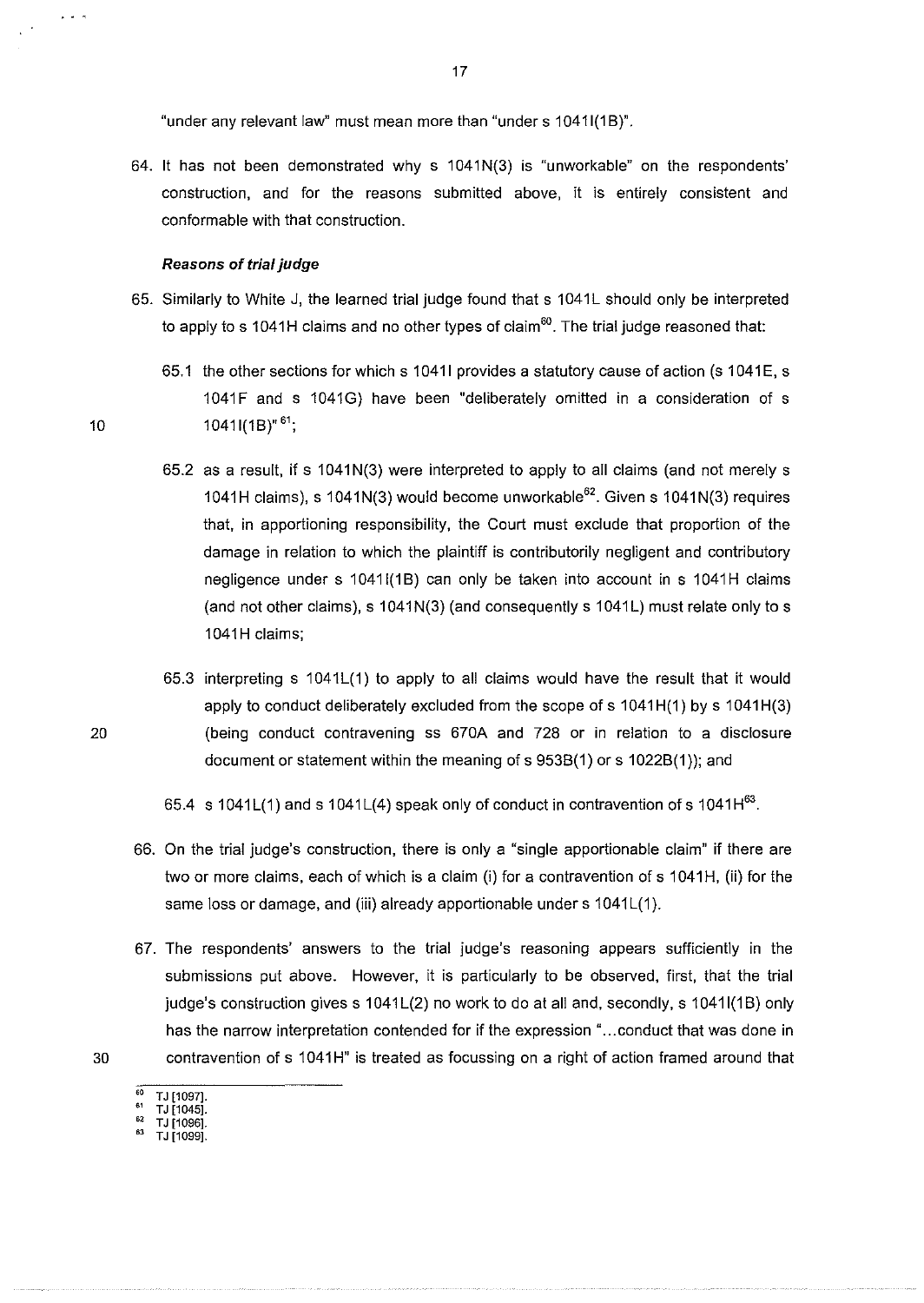section and not merely conduct in contravention of that section.

### Reasons of Full Court in ABN Amro*<sup>64</sup>*

- 68. The Full Court in ABN Amro decided that only claims made under s 10411 in respect of contraventions of s 1041H are apportionable under s 1041L. The Full Court reasoned:
	- 68.1 when s  $1041L(1)$  is read together with s  $1041I(1)$ , it is apparent from the absence of reference to s 1041 $E$ , 1041 $F$  and s 1041 $G$  in s 1041 $L(1)$  that claims for damages made for loss or damage caused by conduct in contravention of ss 1041E, 1041F and 1041G are, by implication, excluded $^{65}$ ;
- 68.2 s 10411(18) is similarly drawn: a distinction is drawn within s 10411 between s 10 1041H and ss 1041E, 1041F and 1041G. It is only a claim drawn in respect of conduct done in contravention of s 1041H which attracts the contributory negligence provision in s 10411(1B). Section 1041(1B) had been deliberately drawn to apply only to s 1041H and not those other sections for which s 1041l provides a statutory cause of action<sup>66</sup>; and
	- 68.3 there are evident policy reasons for so confining the proportionate liability provisions. Conduct in contravention of ss 1041E, 1041F and 1041G (as compared to conduct in contravention of s 1041H) constitutes an offence. These offence provisions have attendant mental elements of moral culpability<sup>67</sup>
- 69. The respondents submit that these reasons give insufficient attention to the issues of 20 construction discussed above. The reasons do not address the essential roles which subss (2) and (3) of s 1041L play in the apportionment regime. Moreover, the significance of the fact that conduct in contravention of ss 1041E, 1041F and 1041G constitutes offence provisions with moral culpability is not clear in light of s 1041M.

#### Appellants' contentions

70. The appellants essentially rely on the reasoning of ABN Amro and White J. In addition, they submit that there was a general legislative intention to provide an exception to proportionate liability for consumer claims. This submission is directly contradicted by the Explanatory Memorandum for the Corporate Law Economic Reform Program (Audit Reform and Corporate Disclosure) Bill 2003 (Cth) (which introduced Division 2A). The 30 option of implementing proportionate liabililty with a carve-out for consumer claims was

 $\ddots$  .

<sup>65</sup>**ABN Amro [1561].** 

<sup>64</sup>**ABN Amra v Bathurst Regional Council (2014) 309 ALR 445; [2014] FCAFC 65 (ABN Amra).** 

 $\frac{100}{100}$  ABN Amro [1563], [1587].

<sup>&</sup>quot; ABNAmro[1565J-[1574J.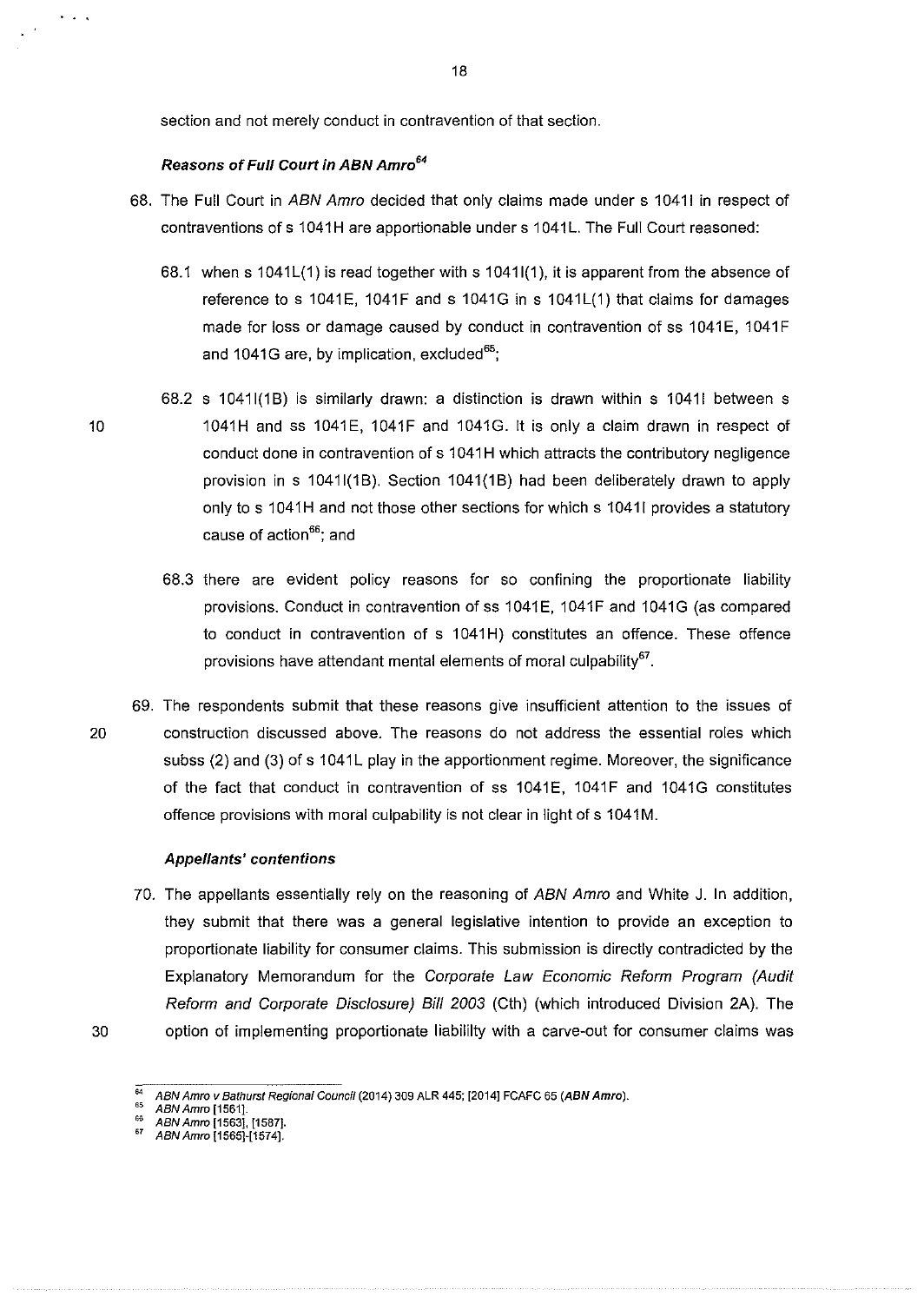specifically considered and rejected<sup>68</sup>.

71 . Accordingly, it is submitted that the appellants' construction of Division 2A should be rejected and the appeal accordingly dismissed.

### **Part VII: Argument concerning any Notice of Contention or cross-appeal**

72. Not applicable.

## **Part VIII: Respondents' estimate of time for oral argument**

73. The respondents estimate two hours for the presentation of their oral argument.

10 Dated: 30 January 2015

**R J Whitington QC** 

Hanson Chambers Telephone: 08 8212 0622 Facsimile: 08 8231 3640 Email: admin@hansonchambers.com .au

**Tom Cox SC**  Hanson Chambers Telephone: 08 8212 0622 Facsimile: 08 8231 3640 Email: admin@hansonchambers.com.au

Explanatory Memorandum for the Corporate Law Economic Reform Program (Audit Reform and Corporate Disclosure) Bill *2003* (Cth), [4.109], [4.123], [4.137]. The relevant option (option 5) was whether there should be proportionate liability with some form of consumer carve-out to protect small consumer plaintiffs. The Commonwealth, and several of the States, including New South Wales, opposed the option because it could undermine the benefits of proportionate liability in terms of insurance claims, would make it more difficult for insurers to price premiums, and could have an adverse impact on small business defendants. The Commonwealth believed that the option did not achieve the stated objectives of the reforms and might in fact undermine the desired effect of proportionate liability for economic loss.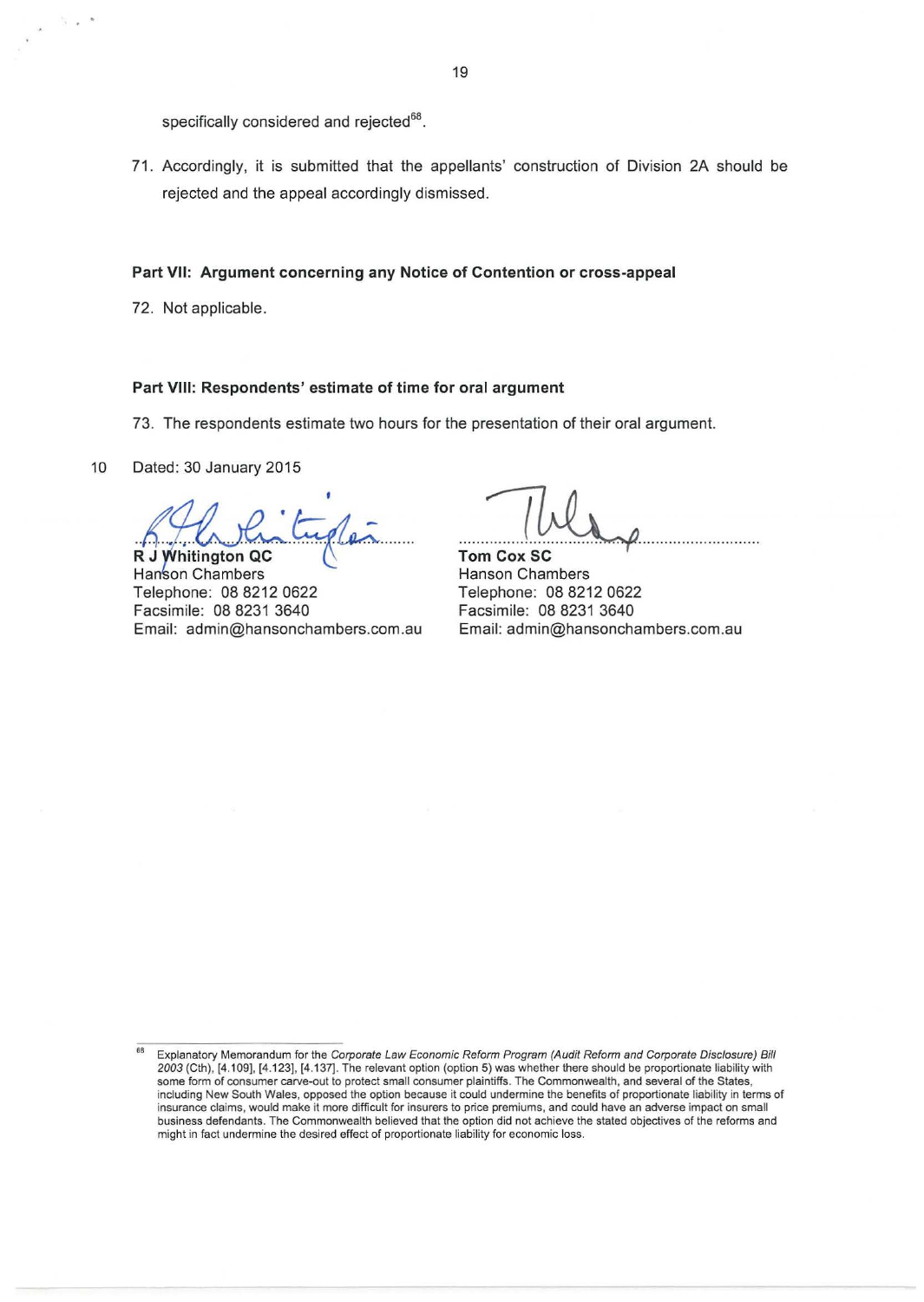### **Appendix A: Submissions in support of First and Second Respondents' Summons**

- 1. The respondents contend that, in accordance with the respondents' Summons filed 23 December 2014, supported by the affidavit of Daniel Patrick Moloney sworn and filed the same day, the appeal should be dismissed as moot on the ground that, following delivery of the Full Court's judgment, the appellants sought the enforcement of the Full Court judgment and it has been fully satisfied.
- 2. In the circumstances, the respondents submit:

10 2.1 to the extent that the first and second respondents and the other respondents were concurrent wrongdoers in respect of the claims for economic loss suffered by the appellants caused by conduct in contravention of s 1041H:

- 2.1.1 those claims fell to be treated as apportionable claims and to be determined in accordance with the provisions of Division 2A; and
- 2.1.2 the appellants were entitled to several judgments involving apportionment, as provided for in  $s$  1041N(1);;

2.2 to the extent that the various respondents were each found liable for the same economic loss caused by their conduct in contravention of s 1041E (or in contravention of the other statutory provisions apart from s 1041H or in breach of their duties in tort and contract), then on the hypothesis of error in the Full Court:

- 2.2.1 these were not apportionable claims within Division 2A and would have fallen to be determined in accordance with the legal rules that, apart from Division 2A, would have been relevant; and
- 2.2.2 the appellants would have been entitled to joint and several judgments against each respondent at least for the entirety of the appellants' loss in respect of the conduct done in contravention of s 1041E and the other statutory provisions (subject possibly in those latter cases to the application of s 79 of the Judiciary Act);
- 2.3 judgments involving apportionment in respect of the conduct done in contravention 30 ofs 1041H and {for the same economic loss) not involving apportionment in respect of the conduct done in contravention of s 1041E (or some other statutory or other right of action) would have been mutually inconsistent';

20

 $\hat{\mathbf{v}}_{\text{max}} = \hat{\mathbf{v}}_t$ 

<sup>1</sup>**ABN AMRO Bank NV v Bathurst Regional Council [2014] FCAFC 65 at {1523], [1610].**